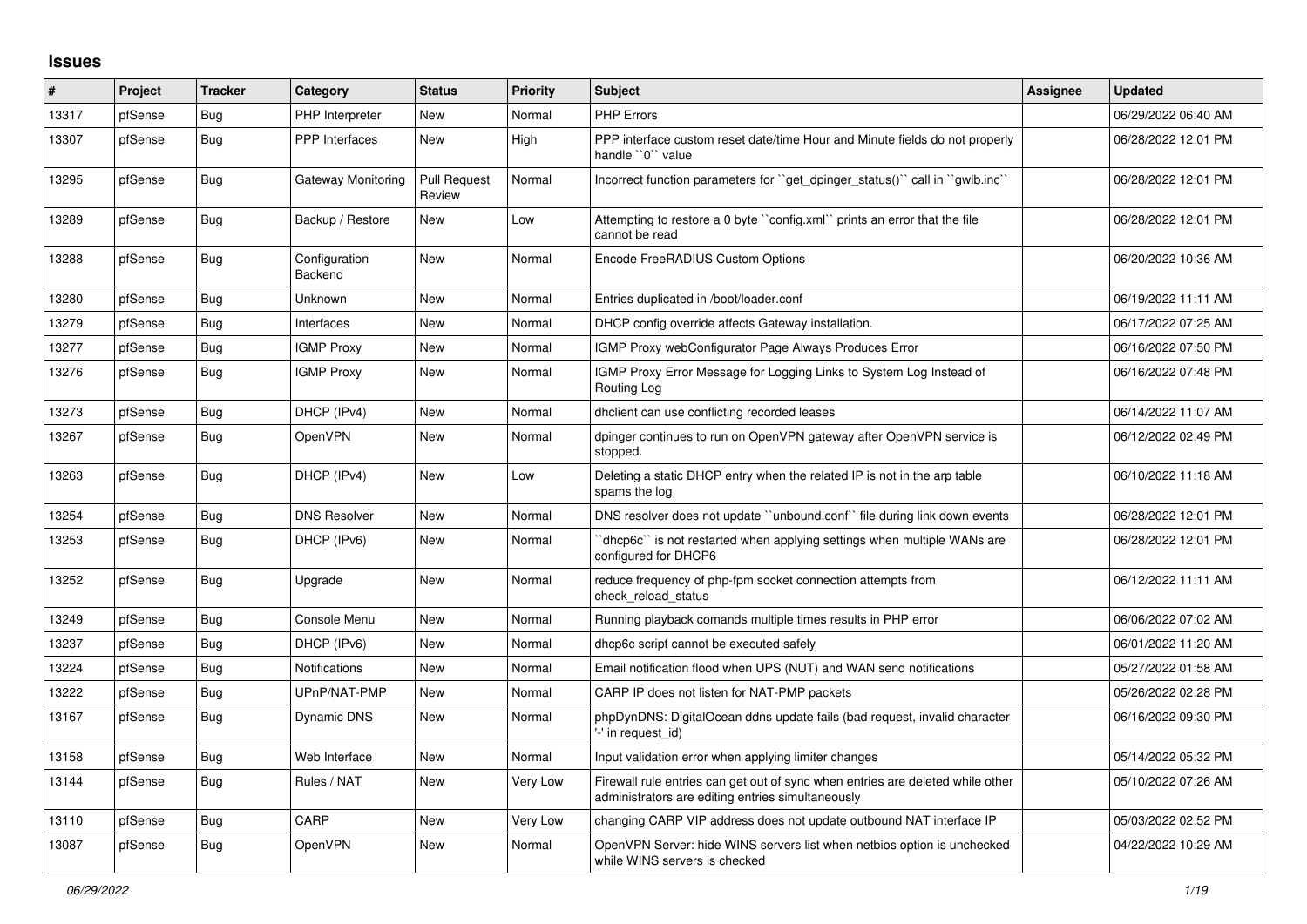| #     | Project | <b>Tracker</b> | Category                                 | <b>Status</b>                 | <b>Priority</b> | <b>Subject</b>                                                                                      | Assignee | <b>Updated</b>      |
|-------|---------|----------------|------------------------------------------|-------------------------------|-----------------|-----------------------------------------------------------------------------------------------------|----------|---------------------|
| 13076 | pfSense | <b>Bug</b>     | <b>Gateway Monitoring</b>                | New                           | Normal          | Marking a gateway as down does not affect IPsec entries using gateway<br>groups                     |          | 06/28/2022 12:01 PM |
| 13068 | pfSense | Bug            | Aliases / Tables                         | <b>New</b>                    | Normal          | Error loading rules when URL Table IPs content is empty                                             |          | 04/17/2022 09:07 PM |
| 13067 | pfSense | <b>Bug</b>     | <b>FilterDNS</b>                         | <b>New</b>                    | Normal          | filterdns resolve interval is twice the intended value                                              |          | 04/17/2022 07:45 PM |
| 13051 | pfSense | <b>Bug</b>     | <b>Traffic Shaper</b><br>(ALTQ)          | <b>New</b>                    | Normal          | Firewall traffic shaper by interface selection unknow                                               |          | 04/12/2022 07:03 AM |
| 13046 | pfSense | Bug            | Rules / NAT                              | New                           | Normal          | Floating rule applied to IPv6 interface with a SLAAC DHCPv6 gateway<br>reports error on boot        |          | 04/11/2022 09:50 AM |
| 13003 | pfSense | Bug            | Hardware / Drivers                       | <b>New</b>                    | Normal          | Malicious Driver Detection event on ixl driver                                                      |          | 06/25/2022 05:00 PM |
| 13000 | pfSense | <b>Bug</b>     | <b>IPsec</b>                             | New                           | Low             | IPsec AES-GCM encryption algorithm "Key Length" field should be labeled<br>"ICV Length"             |          | 03/30/2022 07:40 AM |
| 12960 | pfSense | Bug            | Installer                                | <b>New</b>                    | Normal          | VGA installer image defaults to serial console, serial console is default in<br><b>GUI settings</b> |          | 06/28/2022 12:01 PM |
| 12959 | pfSense | Bug            | DHCP (IPv4)                              | Feedback                      | Normal          | dhcplease process wrongly update host file if client-hostname is empty                              |          | 03/28/2022 10:26 AM |
| 12950 | pfSense | Bug            | Routing                                  | <b>New</b>                    | Normal          | OpenVPN as default gateway does not get set at boot time                                            |          | 04/09/2022 05:46 PM |
| 12947 | pfSense | <b>Bug</b>     | DHCP (IPv6)                              | <b>Pull Request</b><br>Review | Normal          | DHCP6 client does not take any action if the interface IPv6 address changes<br>during renewal       |          | 06/28/2022 12:01 PM |
| 12938 | pfSense | Bug            | IPv6 Router<br>Advertisements<br>(RADVD) | <b>New</b>                    | Normal          | MaxRtrAdvInterval would allow stale DNS servers to be deleted faster                                |          | 03/12/2022 09:37 AM |
| 12927 | pfSense | Bug            | OpenVPN                                  | <b>New</b>                    | Normal          | OpenVPN with OCSP enabled allows connections with revoked certificates                              |          | 03/24/2022 08:22 AM |
| 12926 | pfSense | Bug            | Interfaces                               | Feedback                      | Normal          | Changing LAGG type on CARP interfaces makes VIPs go to an "init" State                              |          | 03/10/2022 10:52 AM |
| 12922 | pfSense | i Bug          | DHCP (IPv4)                              | New                           | Normal          | Classless static routes received on DHCP WAN can override chosen default<br>gateway                 |          | 03/28/2022 10:08 AM |
| 12905 | pfSense | Bug            | Web Interface                            | <b>New</b>                    | Normal          | Add VLAN Re-assignment to Import Interface Mismatch Wizard                                          |          | 03/07/2022 08:05 AM |
| 12888 | pfSense | <b>Bug</b>     | Rules / NAT                              | <b>New</b>                    | Normal          | pfSense sends un-NATed packets during OpenVPN startup                                               |          | 03/01/2022 03:13 PM |
| 12878 | pfSense | <b>Bug</b>     | <b>Traffic Shaper</b><br>(ALTQ)          | Incomplete                    | Normal          | Traffic shaping by interface, route queue bandwidth inbound, out by a large<br>factor.              |          | 06/06/2022 07:03 AM |
| 12877 | pfSense | Bug            | <b>Dynamic DNS</b>                       | Feedback                      | Normal          | Cloudflare DynDNS fails to update more than two addresses                                           |          | 05/29/2022 06:56 PM |
| 12875 | pfSense | <b>Bug</b>     | Package System                           | New                           | Normal          | Import zabbix-agent6 and zabbix-proxy6 from FreeBSD Ports                                           |          | 05/28/2022 06:50 PM |
| 12857 | pfSense | <b>Bug</b>     | Gateways                                 | <b>New</b>                    | Normal          | Firewall gateway goes away when making changes to Bridge0 device                                    |          | 02/27/2022 11:20 AM |
| 12853 | pfSense | <b>Bug</b>     | <b>NAT Reflection</b>                    | Feedback                      | High            | Network Address Translation - Pure NAT pfsense freeze after reboot                                  |          | 02/22/2022 08:40 AM |
| 12850 | pfSense | <b>Bug</b>     | Routing                                  | New                           | Low             | Console error during boot: "route: route has not been found"                                        |          | 02/22/2022 08:27 AM |
| 12829 | pfSense | Bug            | <b>Traffic Shaper</b><br>(Limiters)      | Feedback                      | Normal          | Dummynet kernel module fails to load after upgrade.                                                 |          | 03/17/2022 09:26 AM |
| 12828 | pfSense | Bug            | Wireless                                 | New                           | Normal          | pfSense keeps crashing (Fatal trap 12: page fault while in kernel mode)                             |          | 02/21/2022 07:55 AM |
| 12823 | pfSense | <b>Bug</b>     | DHCP (IPv6)                              | New                           | Normal          | Multiple DHCP6 WAN connections PPPoE interface 'defached' status                                    |          | 02/18/2022 05:39 AM |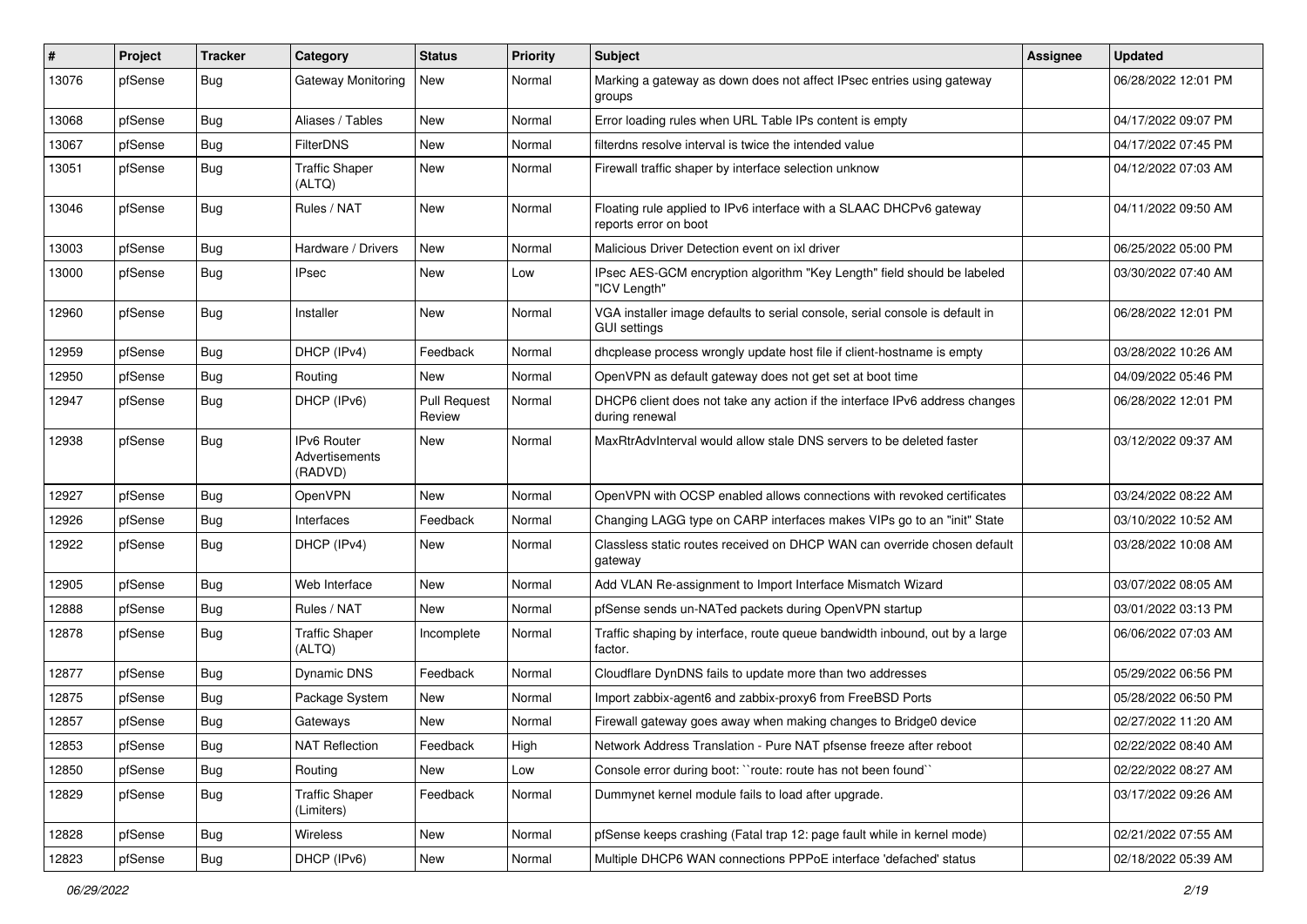| $\vert$ # | Project | <b>Tracker</b> | Category                 | <b>Status</b>                 | <b>Priority</b> | <b>Subject</b>                                                                                                         | <b>Assignee</b> | <b>Updated</b>      |
|-----------|---------|----------------|--------------------------|-------------------------------|-----------------|------------------------------------------------------------------------------------------------------------------------|-----------------|---------------------|
| 12797     | pfSense | Bug            | UPnP/NAT-PMP             | New                           | Normal          | UPnP+STUN forms invalid outbound NAT rules using the external address<br>discovered from STUN                          |                 | 02/15/2022 01:01 PM |
| 12796     | pfSense | Bug            | Upgrade                  | Confirmed                     | Normal          | 2.5.2 -> 2.6.0 upgrade segfaults if certain packages are installed.                                                    |                 | 05/24/2022 07:43 AM |
| 12774     | pfSense | <b>Bug</b>     | Backup / Restore         | <b>New</b>                    | Normal          | Picture widget image is not saved in backup                                                                            |                 | 04/04/2022 04:48 AM |
| 12764     | pfSense | <b>Bug</b>     | Gateways                 | <b>New</b>                    | Normal          | VTI gateway status is pending after assigning the VTI interface                                                        |                 | 02/07/2022 05:41 AM |
| 12757     | pfSense | Bug            | Diagnostics              | <b>Pull Request</b><br>Review | Very Low        | Clean up /etc/inc/filter.inc use of pfctl -F                                                                           |                 | 06/28/2022 12:01 PM |
| 12747     | pfSense | <b>Bug</b>     | Logging                  | <b>New</b>                    | Normal          | System log is filled by sshguard                                                                                       |                 | 05/03/2022 03:08 AM |
| 12740     | pfSense | Bug            | FreeBSD                  | Incomplete                    | Normal          | panic: esp input cb: Unexpected address family                                                                         |                 | 01/27/2022 01:19 PM |
| 12737     | pfSense | Bug            | Certificates             | New                           | Normal          | CApath is not defined by default in curl                                                                               |                 | 06/28/2022 12:01 PM |
| 12734     | pfSense | Bug            | Web Interface            | Incomplete                    | Low             | Long hostname breaks DHCP leases layout                                                                                |                 | 01/31/2022 01:03 PM |
| 12730     | pfSense | <b>Bug</b>     | Captive Portal           | <b>New</b>                    | Normal          | RADIUS accounting does not work if WAN is down                                                                         |                 | 01/26/2022 05:13 AM |
| 12726     | pfSense | <b>Bug</b>     | Authentication           | New                           | Normal          | LDAP select container button auto populate                                                                             |                 | 01/25/2022 01:48 PM |
| 12708     | pfSense | Bug            | Aliases / Tables         | <b>New</b>                    | Normal          | alias with non resolving DNS entry breaks underlying pf table                                                          |                 | 02/20/2022 06:13 PM |
| 12705     | pfSense | Bug            | <b>IPsec</b>             | Incomplete                    | Normal          | ECDSA certificate does not work for IPSec VPN phase 1                                                                  |                 | 01/24/2022 03:22 PM |
| 12648     | pfSense | <b>Bug</b>     | Captive Portal           | <b>New</b>                    | Normal          | Undocumented variables 'listenporthttp' and 'listenporthttps'                                                          |                 | 12/28/2021 10:44 AM |
| 12632     | pfSense | Bug            | Gateways                 | New                           | High            | Assigning a /30 WAN IP address at the console does not save the gateway<br>correctly                                   |                 | 06/28/2022 12:01 PM |
| 12612     | pfSense | <b>Bug</b>     | <b>DNS Resolver</b>      | New                           | Normal          | DNS Resolver is restarted during every "rc.newwanip" event                                                             |                 | 06/28/2022 12:01 PM |
| 12563     | pfSense | <b>Bug</b>     | OpenVPN                  | New                           | Normal          | OpenVPN server doesn't support Framed-IPv6-Address RADIUS attribute                                                    |                 | 12/03/2021 11:19 AM |
| 12552     | pfSense | <b>Bug</b>     | OpenVPN                  | New                           | Normal          | 'Pull DNS" option within OpenVPN client does not cause pfSense to use<br>DNS servers assigned by remote OpenVPN server |                 | 12/08/2021 08:45 AM |
| 12543     | pfSense | <b>Bug</b>     | Web Interface            | Feedback                      | Normal          | Deleteing a Outbound NAT rule gave me an empty rule and displayed php<br>error in UI.                                  |                 | 02/14/2022 04:36 AM |
| 12542     | pfSense | <b>Bug</b>     | Virtual IP Addresses     | <b>New</b>                    | Normal          | Cannot assign a same IPv6 Link-Local address to different interfaces                                                   |                 | 11/25/2021 01:41 AM |
| 12539     | pfSense | <b>Bug</b>     | Interfaces               | <b>New</b>                    | Low             | Changing VLAN ID for LAN interface in assignments silently fails.                                                      |                 | 11/23/2021 04:12 AM |
| 12519     | pfSense | <b>Bug</b>     | Authentication           | <b>New</b>                    | Normal          | Fail authentication using special character in password via the LDAP<br>connector                                      |                 | 11/12/2021 07:39 AM |
| 12509     | pfSense | Bug            | OpenVPN                  | <b>New</b>                    | Normal          | Deffered authentication does not work with auth-gen-token external-auth or<br>pusk "auth-token"                        |                 | 11/08/2021 04:01 AM |
| 12508     | pfSense | <b>Bug</b>     | <b>DHCP Relay</b>        | New                           | Normal          | DHCP Relay over VPN                                                                                                    |                 | 11/06/2021 11:25 AM |
| 12504     | pfSense | <b>Bug</b>     | Interfaces               | <b>New</b>                    | Normal          | BCM57412 NetXtreme-E 10Gb RDMA Ethernet controller issue                                                               |                 | 11/05/2021 04:51 AM |
| 12483     | pfSense | Bug            | Configuration<br>Backend | New                           | Normal          | GUI creates inconsistent config.xml                                                                                    |                 | 10/23/2021 06:48 AM |
| 12467     | pfSense | Bug            | Captive Portal           | New                           | Normal          | CP error on client disconnect after reboot                                                                             |                 | 10/17/2021 05:35 AM |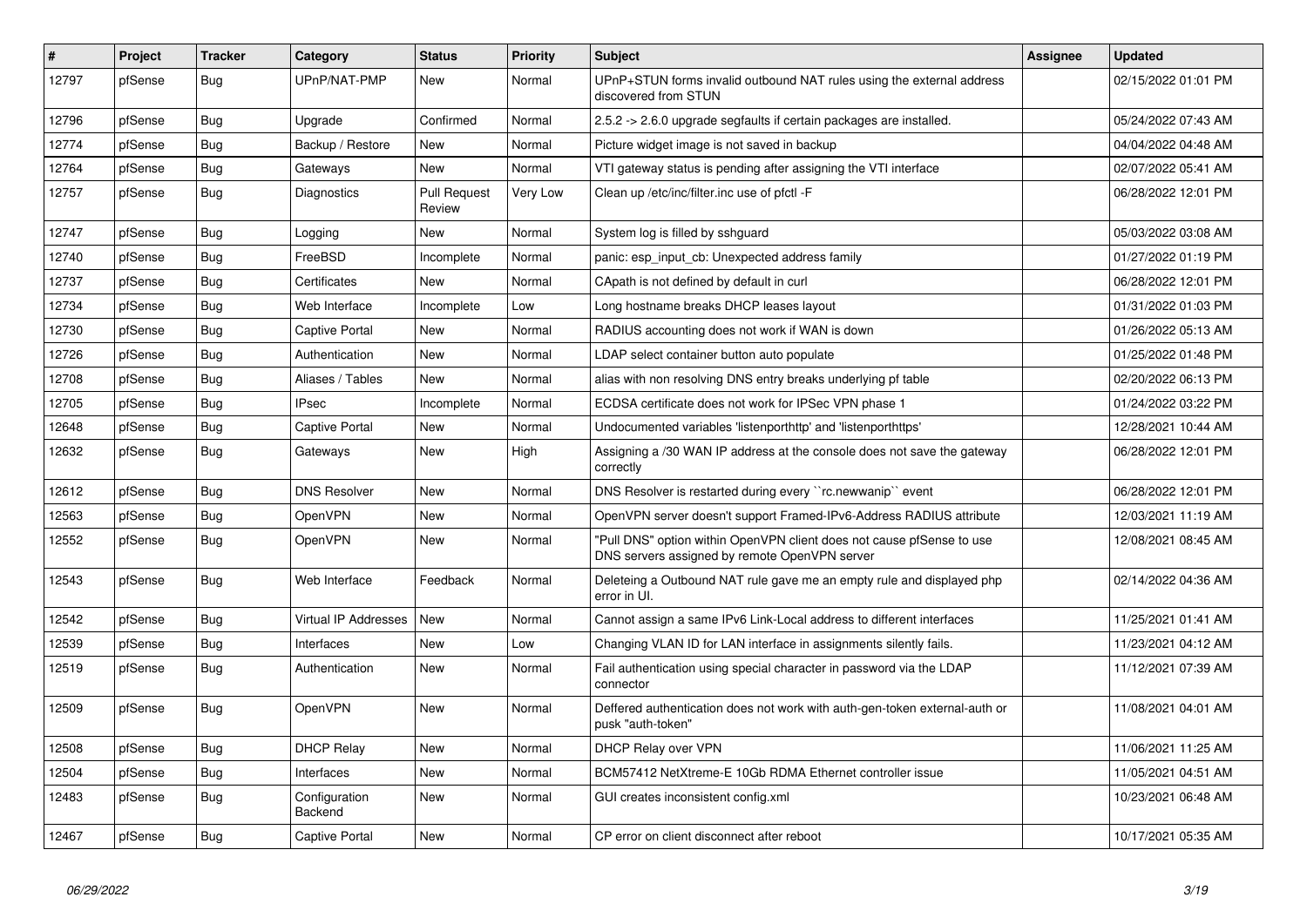| $\vert$ # | Project | <b>Tracker</b> | Category                        | <b>Status</b>                 | <b>Priority</b> | <b>Subject</b>                                                                                                                   | Assignee | <b>Updated</b>      |
|-----------|---------|----------------|---------------------------------|-------------------------------|-----------------|----------------------------------------------------------------------------------------------------------------------------------|----------|---------------------|
| 12464     | pfSense | <b>Bug</b>     | Logging                         | <b>Pull Request</b><br>Review | Normal          | Syslog Auth messages are sent as Emergency Level                                                                                 |          | 06/28/2022 12:01 PM |
| 12451     | pfSense | Bug            | <b>Virtual IP Addresses</b>     | <b>New</b>                    | Normal          | deleteVIP() does not check RFC2136 Update Source                                                                                 |          | 10/13/2021 10:06 AM |
| 12436     | pfSense | <b>Bug</b>     | PPPoE Server                    | New                           | Normal          | Pppoe server config gui does not allow setting of chap authentication, and<br>sets the network start address for allocation to 0 |          | 10/21/2021 08:15 AM |
| 12421     | pfSense | <b>Bug</b>     | Rules / NAT                     | New                           | Normal          | IPV6 limiter bug                                                                                                                 |          | 10/02/2021 08:44 AM |
| 12401     | pfSense | <b>Bug</b>     | <b>Traffic Graphs</b>           | New                           | Normal          | Traffic graphs with untagged and tagged VLAN on same interface                                                                   |          | 09/23/2021 09:18 PM |
| 12393     | pfSense | Bug            | <b>Traffic Shaper</b><br>(ALTQ) | New                           | Low             | Priority of qOthersLow higher than default queues                                                                                |          | 09/21/2021 02:48 PM |
| 12357     | pfSense | <b>Bug</b>     | <b>Captive Portal</b>           | New                           | Normal          | Captive Portal popup Logout button loads full login page in popup when<br>clicked                                                |          | 10/27/2021 12:10 PM |
| 12283     | pfSense | <b>Bug</b>     | Authentication                  | New                           | Normal          | LDAP/RADIUS authentication servers configuration does not allow source IP<br>address to be specified                             |          | 08/20/2021 01:15 AM |
| 12259     | pfSense | Bug            | <b>Operating System</b>         | New                           | Normal          | Intel em NICs Suffering Performance Degradation on FreeBSD12                                                                     |          | 02/25/2022 09:28 PM |
| 12249     | pfSense | <b>Bug</b>     | Backup / Restore                | New                           | Normal          | HAProxy causing failed ACB backups                                                                                               |          | 11/15/2021 11:58 PM |
| 12122     | pfSense | <b>Bug</b>     | Web Interface                   | <b>New</b>                    | Normal          | Perform greedy actions asychronously                                                                                             |          | 07/10/2021 01:10 PM |
| 12095     | pfSense | <b>Bug</b>     | Authentication                  | <b>New</b>                    | Normal          | Memory leak in pcscd                                                                                                             |          | 06/01/2022 01:01 PM |
| 12070     | pfSense | Bug            | DHCP (IPv4)                     | New                           | Low             | VLAN0 for WAN DHCP                                                                                                               |          | 12/23/2021 04:31 PM |
| 12067     | pfSense | i Bug          | DHCP (IPv4)                     | New                           | Very Low        | <b>DHCP Monitoring Statistics Error</b>                                                                                          |          | 06/21/2021 08:39 AM |
| 12056     | pfSense | <b>Bug</b>     | Logging                         | New                           | Normal          | Filterlog says "Unknown Option %u"                                                                                               |          | 06/18/2021 05:51 AM |
| 12013     | pfSense | Bug            | Logging                         | New                           | Low             | Reading log data is inefficient in certain cases                                                                                 |          | 06/08/2021 07:35 AM |
| 11992     | pfSense | <b>Bug</b>     | Virtual IP Addresses            | Confirmed                     | High            | GRE Tunnel - Does not work with a virtual IP as endpoint                                                                         |          | 06/04/2021 01:16 AM |
| 11960     | pfSense | <b>Bug</b>     | <b>Gateway Monitoring</b>       | Feedback                      | Normal          | Gateway Monitoring Traffic Goes Out Default Gateway                                                                              |          | 12/20/2021 05:43 AM |
| 11953     | pfSense | <b>Bug</b>     | <b>IGMP Proxy</b>               | New                           | Normal          | XG-1541 crashes when igmpproxy is enabled and network interfaces status<br>change                                                |          | 05/24/2021 04:55 PM |
| 11925     | pfSense | <b>Bug</b>     | OpenVPN                         | New                           | Normal          | Calling-Station-Id always set to WAN IP                                                                                          |          | 05/14/2021 09:27 AM |
| 11872     | pfSense | <b>Bug</b>     | Interfaces                      | New                           | Normal          | gif interfaces reporting incorrect traffic counters                                                                              |          | 12/30/2021 04:00 AM |
| 11786     | pfSense | <b>Bug</b>     | Services                        | New                           | Normal          | SSH incomplete setup and startup fail while recovering XML backup in a<br>fresh install of pfSense 2.5.0                         |          | 04/17/2021 01:36 PM |
| 11778     | pfSense | Bug            | OpenVPN                         | New                           | Normal          | OpenVPN uses 100% CPU after experiencing packet loss                                                                             |          | 02/28/2022 07:38 AM |
| 11761     | pfSense | <b>Bug</b>     | L <sub>2</sub> TP               | New                           | Normal          | L2TP/IPsec VPN : PPP LCP negotiation occurs before user authentication                                                           |          | 03/31/2021 04:52 AM |
| 11759     | pfSense | <b>Bug</b>     | Dashboard                       | New                           | Normal          | Traffic graphs on dashboard double upload on pppoe links                                                                         |          | 12/30/2021 04:00 AM |
| 11731     | pfSense | Bug            | Hardware / Drivers              | New                           | Normal          | Missing support for Realtek USB NICs                                                                                             |          | 03/30/2021 04:32 AM |
| 11730     | pfSense | <b>Bug</b>     | Web Interface                   | New                           | Normal          | Improve visibility of option selections in dark themes                                                                           |          | 03/25/2021 09:38 PM |
| 11724     | pfSense | Bug            | Package System                  | New                           | Normal          | Packages unexpectedly removed when changing update branches                                                                      |          | 03/29/2021 08:09 AM |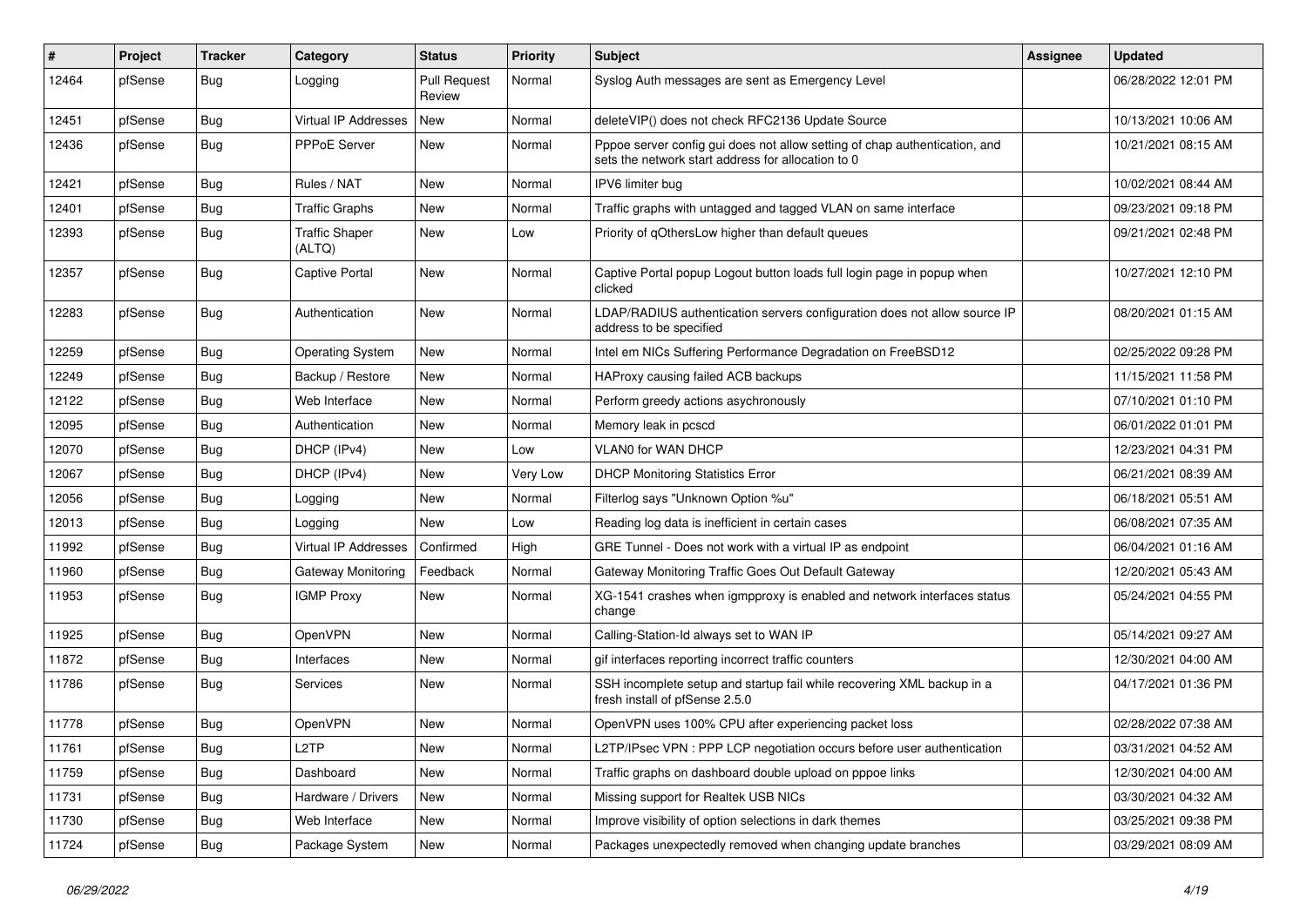| #     | Project | <b>Tracker</b> | Category                            | <b>Status</b> | <b>Priority</b> | <b>Subject</b>                                                                                                                                                                                  | <b>Assignee</b> | <b>Updated</b>      |
|-------|---------|----------------|-------------------------------------|---------------|-----------------|-------------------------------------------------------------------------------------------------------------------------------------------------------------------------------------------------|-----------------|---------------------|
| 11717 | pfSense | Bug            | Rules / NAT                         | New           | Normal          | Incorrect port forwarding rules if Destination port alias is not equal to<br>Redirect target port alias                                                                                         |                 | 03/22/2021 06:06 AM |
| 11715 | pfSense | Bug            | OpenVPN                             | New           | Normal          | OpenVPN MTU                                                                                                                                                                                     |                 | 03/22/2021 01:35 AM |
| 11666 | pfSense | <b>Bug</b>     | Logging                             | New           | Normal          | GUI Firewall log search not parsing filter.log beyond hard coded limit                                                                                                                          |                 | 03/12/2021 11:38 AM |
| 11657 | pfSense | Bug            | Interfaces                          | New           | Normal          | netmap_ring_reinit error                                                                                                                                                                        |                 | 03/18/2021 10:32 PM |
| 11641 | pfSense | Bug            | Interfaces                          | <b>New</b>    | Normal          | On xn based interfaces without the VLANMTU flag the first VLAN tag defined<br>does not follow the parent interface MTU settings. All subsequent VLAN tags<br>follow the parent interface's MTU. |                 | 03/09/2021 06:42 PM |
| 11619 | pfSense | Bug            | Upgrade                             | New           | Normal          | Unable to upgrade 2.4.4-p3 to 2.5/21.02-p1                                                                                                                                                      |                 | 08/15/2021 10:00 AM |
| 11566 | pfSense | Bug            | Web Interface                       | New           | Low             | Firewall Maximum Table Entries "default size" is whatever is entered                                                                                                                            |                 | 02/27/2021 10:01 AM |
| 11556 | pfSense | <b>Bug</b>     | Rules / NAT                         | New           | Normal          | Kill all states associated with a NAT address                                                                                                                                                   |                 | 03/19/2021 10:29 AM |
| 11548 | pfSense | <b>Bug</b>     | Rules / NAT                         | <b>New</b>    | Normal          | "rule expands to no valid combination" error from port forward automatic rule<br>mixing IPv4 and IPv6 elements                                                                                  |                 | 02/27/2021 03:18 PM |
| 11541 | pfSense | Bug            | OpenVPN                             | <b>New</b>    | Normal          | OpenVPN status does not work properly when set to TCP and Concurrent<br>Connections $= 1$                                                                                                       |                 | 03/02/2021 02:27 PM |
| 11503 | pfSense | Bug            | OpenVPN                             | <b>New</b>    | Normal          | Using multiple authentication backends on an OpenVPN server fails                                                                                                                               |                 | 02/23/2021 12:23 PM |
| 11473 | pfSense | Bug            | Web Interface                       | New           | Normal          | System Activity shows invalid data on SG-3100                                                                                                                                                   |                 | 02/19/2021 08:12 PM |
| 11430 | pfSense | <b>Bug</b>     | Interfaces                          | New           | Normal          | PHP console spam after Assigning Interfaces                                                                                                                                                     |                 | 10/09/2021 10:37 AM |
| 11429 | pfSense | Bug            | Web Interface                       | New           | Normal          | System Log / Settings form activates "Reset Log Files" button on enter                                                                                                                          |                 | 10/28/2021 01:35 PM |
| 11418 | pfSense | <b>Bug</b>     | <b>IPsec</b>                        | New           | Very Low        | 'NAT-T: Force' is broken for IPv6 IPsec                                                                                                                                                         |                 | 02/16/2021 08:25 AM |
| 11412 | pfSense | Bug            | Interfaces                          | New           | Normal          | LLDPD Package Doesn't Work with Switchports                                                                                                                                                     |                 | 02/12/2021 08:12 PM |
| 11363 | pfSense | <b>Bug</b>     | Installer                           | New           | Normal          | Clean Install 2.5.0 fails due to hardware incompability                                                                                                                                         |                 | 02/04/2021 11:06 AM |
| 11335 | pfSense | Bug            | Interfaces                          | New           | Normal          | Spoofing the MAC on a LAGG interface does not work for some NIC types.                                                                                                                          |                 | 01/29/2021 09:10 AM |
| 11268 | pfSense | <b>Bug</b>     | Web Interface                       | New           | Normal          | Cookie named 'id' prevents Edit form fields being set properly                                                                                                                                  |                 | 09/03/2021 06:16 AM |
| 11232 | pfSense | Bug            | <b>Operating System</b>             | New           | Normal          | Fix pfSense_fsync                                                                                                                                                                               |                 | 01/08/2021 08:53 AM |
| 11203 | pfSense | <b>Bug</b>     | Certificates                        | New           | Normal          | certificate manager very slow                                                                                                                                                                   |                 | 12/31/2020 11:57 AM |
| 11192 | pfSense | Bug            | <b>Traffic Shaper</b><br>(Limiters) | Feedback      | Normal          | Using Limiters causes out of order packets within one TCP or UDP flow                                                                                                                           |                 | 01/06/2021 12:09 AM |
| 11184 | pfSense | Bug            | FreeBSD                             | <b>New</b>    | Normal          | PF: State policy cannot be configurable                                                                                                                                                         |                 | 02/09/2021 02:43 AM |
| 11177 | pfSense | i Bug          | Dynamic DNS                         | New           | Normal          | DDNSv6 not using Check IP Services                                                                                                                                                              |                 | 12/21/2020 05:02 AM |
| 11174 | pfSense | <b>Bug</b>     | <b>Traffic Shaper</b><br>(ALTQ)     | Feedback      | Normal          | Incorrect traffic shaping on pppoe interface                                                                                                                                                    |                 | 12/21/2020 11:21 PM |
| 11149 | pfSense | <b>Bug</b>     | <b>DHCP Relay</b>                   | New           | Normal          | DHCP relay won't start with DHCP server behind gateway                                                                                                                                          |                 | 03/22/2021 05:13 AM |
| 11147 | pfSense | Bug            | Dynamic DNS                         | New           | Normal          | Domeneshop DynDNS IPv4 and IPv6                                                                                                                                                                 |                 | 12/09/2020 11:47 PM |
| 11110 | pfSense | Bug            | Backup / Restore                    | New           | Normal          | Backup file should be checked before restoring a specific area                                                                                                                                  |                 | 12/05/2020 02:50 PM |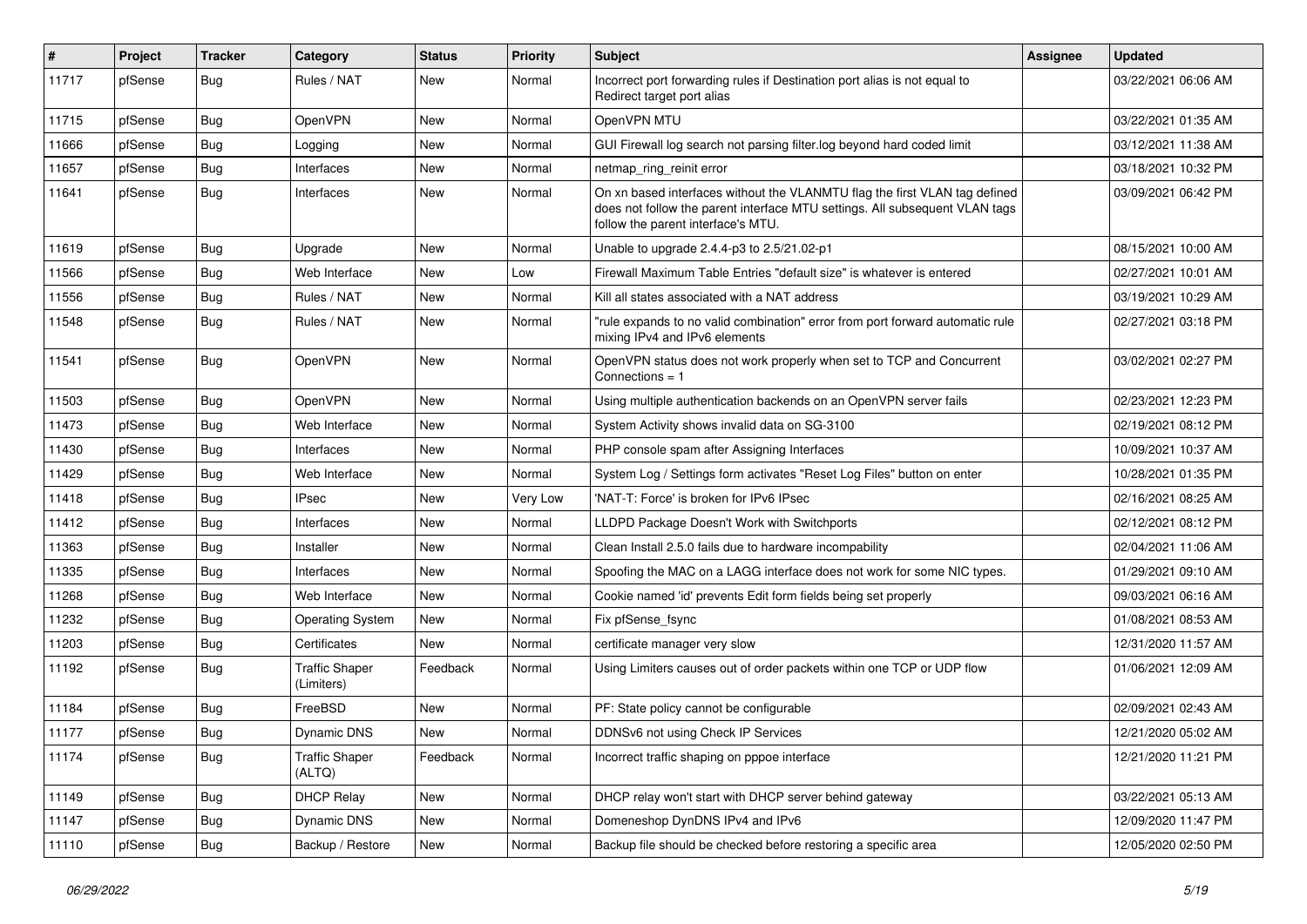| $\vert$ # | Project | <b>Tracker</b> | Category                     | <b>Status</b> | <b>Priority</b> | <b>Subject</b>                                                                                                    | Assignee | <b>Updated</b>      |
|-----------|---------|----------------|------------------------------|---------------|-----------------|-------------------------------------------------------------------------------------------------------------------|----------|---------------------|
| 11093     | pfSense | Bug            | Wireless                     | <b>New</b>    | Low             | ral(4) driver non-functional in arm64                                                                             |          | 11/21/2020 10:45 AM |
| 10980     | pfSense | <b>Bug</b>     | <b>Operating System</b>      | <b>New</b>    | Normal          | rc.local is executed at login by rc.initial, and not at boot time.                                                |          | 10/19/2020 09:39 AM |
| 10959     | pfSense | Bug            | Traffic Graphs               | Feedback      | Low             | Traffic graph stopped on interface used via netmap                                                                |          | 02/22/2021 02:57 AM |
| 10952     | pfSense | Bug            | Rules / NAT                  | New           | Low             | Inconsistency in Subnet Defaults Between Firewall Rules and Interface<br>Address Assignments                      |          | 10/09/2020 12:50 PM |
| 10833     | pfSense | <b>Bug</b>     | Configuration<br>Backend     | New           | Normal          | unbound exits on configuration error when link status flaps on LAN interface                                      |          | 08/13/2020 11:53 PM |
| 10822     | pfSense | <b>Bug</b>     | DHCP (IPv6)                  | <b>New</b>    | Normal          | Deprecated IPv6 prefix won't be announced as deprecated to clients                                                |          | 08/10/2020 09:23 AM |
| 10765     | pfSense | <b>Bug</b>     | Authentication               | New           | Normal          | Ampersands in Idap extended query are escaped twice                                                               |          | 09/02/2020 07:55 AM |
| 10729     | pfSense | <b>Bug</b>     | Package System               | New           | Normal          | Certificate verification failed for pkg.freebsd.org                                                               |          | 07/05/2020 01:12 AM |
| 10726     | pfSense | Bug            | Rules / NAT                  | New           | Normal          | Sticky-connections option is bugged - sticky-address cannot be redefined                                          |          | 11/12/2020 10:12 AM |
| 10715     | pfSense | Bug            | <b>DHCP Relay</b>            | New           | Normal          | DHCPv6 relay always uses the "first" IPv6 address of an interface                                                 |          | 06/29/2020 05:01 AM |
| 10714     | pfSense | <b>Bug</b>     | DHCP (IPv6)                  | <b>New</b>    | Normal          | radvd only gives out the prefix of the "first" IPv6 address of an interface                                       |          | 10/06/2020 01:03 PM |
| 10712     | pfSense | <b>Bug</b>     | Rules / NAT                  | New           | Normal          | "default allow LAN IPv6 to any" rule does not work right after boot when<br>using IPv6 PD                         |          | 06/30/2020 12:17 AM |
| 10701     | pfSense | <b>Bug</b>     | Web Interface                | <b>New</b>    | Very Low        | Firewall Log too wide with Rule Description Column                                                                |          | 06/25/2020 07:36 AM |
| 10690     | pfSense | <b>Bug</b>     | Installer                    | New           | Low             | Not possible to make UFS install on ZFS formatted drive                                                           |          | 04/21/2022 12:39 PM |
| 10671     | pfSense | <b>Bug</b>     | <b>Operating System</b>      | <b>New</b>    | Normal          | pfsense 2.4.5 1 does not boot on Gen2 2012R2 HyperV VM                                                            |          | 05/09/2021 06:39 AM |
| 10624     | pfSense | <b>Bug</b>     | <b>DNS Resolver</b>          | New           | Normal          | Unbound configuration memory leak with python module + register DHCP<br>leases active                             |          | 02/26/2021 10:27 AM |
| 10584     | pfSense | Bug            | Hardware / Drivers           | <b>New</b>    | Normal          | SG-3100 with M.2: shutdown instead of reboot                                                                      |          | 07/21/2020 03:08 AM |
| 10577     | pfSense | <b>Bug</b>     | Hardware / Drivers           | Feedback      | Normal          | intel x553 (c3000 chipset) loading x520 driver                                                                    |          | 05/28/2020 03:59 AM |
| 10544     | pfSense | <b>Bug</b>     | User Manager /<br>Privileges | New           | Normal          | It's not possible to add a user to group operator using the gui                                                   |          | 04/21/2022 12:39 PM |
| 10530     | pfSense | <b>Bug</b>     | Upgrade                      | New           | Normal          | Convert config version to be based on product version                                                             |          | 04/21/2022 12:39 PM |
| 10513     | pfSense | <b>Bug</b>     | Rules / NAT                  | New           | Normal          | State issues with policy routing and HA failover                                                                  |          | 04/21/2022 12:39 PM |
| 10493     | pfSense | Bug            | <b>IPsec</b>                 | New           | Normal          | filter get vpns list() issues                                                                                     |          | 05/06/2020 01:07 AM |
| 10352     | pfSense | Bug            | Authentication               | <b>New</b>    | Very Low        | RADIUS authentication fails with MSCHAPv1 or MSCHAPv2 when<br>passwords contain international characters          |          | 06/20/2022 04:04 PM |
| 10342     | pfSense | Bug            | <b>DNS Resolver</b>          | New           | Normal          | Unbound domain overrides stop resolving periodically. They only resume<br>after the service has been restarted.   |          | 03/13/2020 10:35 AM |
| 10325     | pfSense | <b>Bug</b>     | <b>Notifications</b>         | New           | Normal          | System/Advanced/Notifications/E-Mail - SMTP Notification E-Mail auth<br>password Unexpected Bahaviour             |          | 10/30/2020 08:17 AM |
| 10311     | pfSense | <b>Bug</b>     | OpenVPN                      | <b>New</b>    | Normal          | Too low net.link.ifqmaxlen causes packet drop under load when using<br>OpenVPN inside bridge interface under load |          | 08/10/2021 03:10 AM |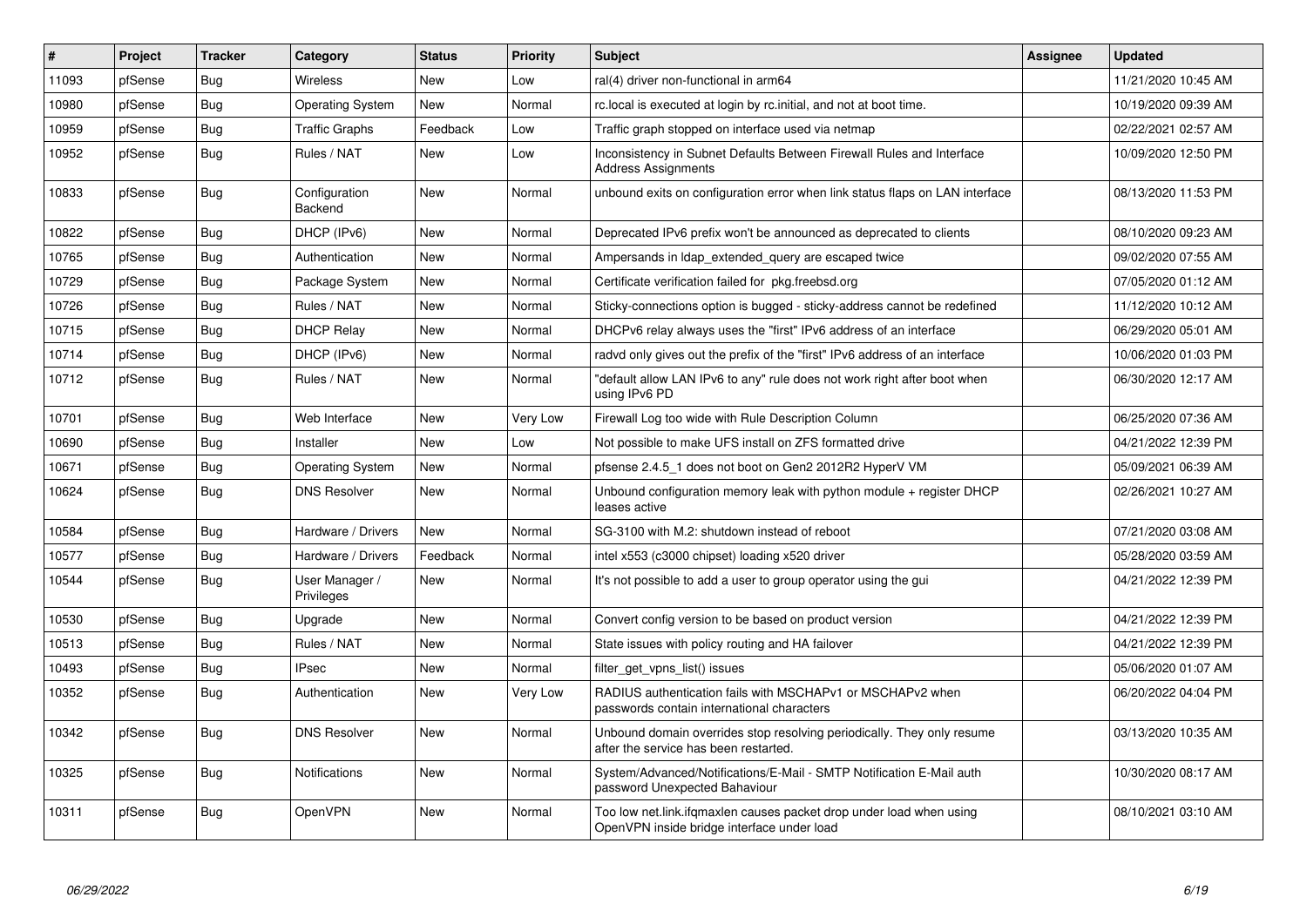| ∦     | Project | <b>Tracker</b> | Category                     | <b>Status</b> | <b>Priority</b> | <b>Subject</b>                                                                                                       | <b>Assignee</b> | <b>Updated</b>      |
|-------|---------|----------------|------------------------------|---------------|-----------------|----------------------------------------------------------------------------------------------------------------------|-----------------|---------------------|
| 10310 | pfSense | Bug            | Upgrade                      | New           | Normal          | Systems with low RAM and several packages may temporarily fail to load<br>large tables after an upgrade              |                 | 03/03/2020 07:55 AM |
| 10277 | pfSense | Bug            | Web Interface                | New           | Normal          | Sorting the log entries does not use year value                                                                      |                 | 02/24/2020 07:46 AM |
| 10271 | pfSense | Bug            | Web Interface                | New           | Normal          | Large number of VLAN/LANs make "Interfaces" menu hard to access                                                      |                 | 02/20/2020 04:46 AM |
| 10150 | pfSense | Bug            | <b>IGMP Proxy</b>            | New           | Normal          | IGMP Proxy does not scale to hundreds of streams                                                                     |                 | 01/03/2020 02:56 AM |
| 10143 | pfSense | Bug            | <b>DNS Resolver</b>          | New           | Normal          | System hostname DNS entry is assigned to the wrong IP on multi-wan<br>setups                                         |                 | 12/31/2019 02:33 PM |
| 10000 | pfSense | Bug            | Dynamic DNS                  | New           | Normal          | Azure Dynamic DNS A and AAAA Records for Apex Zone                                                                   |                 | 03/31/2020 09:03 AM |
| 9887  | pfSense | <b>Bug</b>     | Rules / NAT                  | New           | Low             | Rule separator positions change when deleting multiple rules                                                         |                 | 06/28/2022 12:01 PM |
| 9837  | pfSense | <b>Bug</b>     | Interfaces                   | New           | Very Low        | ipv6 is not completely disabled on the interfaces                                                                    |                 | 10/24/2019 01:16 AM |
| 9805  | pfSense | Bug            | Dynamic DNS                  | New           | Normal          | dynDNS cloudflare multiple entries                                                                                   |                 | 10/02/2019 04:51 PM |
| 9755  | pfSense | Bug            | Package System               | New           | Very Low        | package description wrong link<br>https://www.freshports.org/security/openvpn-client-export                          |                 | 09/13/2019 07:22 AM |
| 9737  | pfSense | Bug            | <b>Traffic Graphs</b>        | New           | Normal          | traffic-graphs is shows incorrect units inside the chart                                                             |                 | 09/09/2019 06:35 AM |
| 9698  | pfSense | Bug            | <b>RRD Graphs</b>            | New           | Normal          | Monitoring graphs do not retain state after auto-refresh                                                             |                 | 08/26/2019 02:09 AM |
| 9690  | pfSense | <b>Bug</b>     | Interfaces                   | New           | Normal          | Ethernet flow control should be disabled by default                                                                  |                 | 08/19/2019 06:45 PM |
| 9677  | pfSense | Bug            | Dashboard                    | New           | Normal          | Dashboard hangs when widget needs data from a remote host which is<br>down                                           |                 | 08/13/2019 09:15 AM |
| 9664  | pfSense | Bug            | Dynamic DNS                  | New           | Normal          | DynDNS and Dual-wan problem with CloudFlare (works with No-Ip)                                                       |                 | 08/03/2019 10:00 AM |
| 9654  | pfSense | Bug            | <b>DNS Resolver</b>          | New           | Normal          | After reboot, the DNS resolver must be restarted before it will advertise the<br>ipv6 DNS address of the router.     |                 | 11/20/2020 03:12 AM |
| 9650  | pfSense | Bug            | Gateways                     | New           | Normal          | IPv6 connection drops (ir-)regular on Kabelvodafone (German cable ISP)                                               |                 | 07/27/2019 07:14 AM |
| 9626  | pfSense | Bug            | Web Interface                | New           | Normal          | When deny write permission is assigned to a user, there is no error feedback<br>if the user tries to write something |                 | 06/25/2022 05:41 PM |
| 9585  | pfSense | Bug            | Interfaces                   | New           | Normal          | 6RD: Unable to reach hosts on within same 6rd-domain                                                                 |                 | 08/14/2019 02:39 PM |
| 9566  | pfSense | Bug            | <b>Traffic Graphs</b>        | New           | Normal          | Traffic graph displays traffic incorrectly                                                                           |                 | 11/18/2019 07:54 AM |
| 9504  | pfSense | Bug            | Dynamic DNS                  | New           | Normal          | Multiple Dynamic DNS update notifications for the same interface, not<br>differentiated by the hostname              |                 | 05/07/2019 07:46 AM |
| 9485  | pfSense | Bug            | User Manager /<br>Privileges | New           | Normal          | password match error on system_usermanager causes Group membership<br>to be reset.                                   |                 | 04/26/2019 08:52 AM |
| 9453  | pfSense | <b>Bug</b>     | <b>LAGG Interfaces</b>       | New           | Normal          | VLAN Interfaces on LAGG get orphaned at boot                                                                         |                 | 08/21/2019 11:16 AM |
| 9384  | pfSense | Bug            | Interfaces                   | Confirmed     | Normal          | devd putting "\$" before variable contents when using single quotes                                                  |                 | 04/21/2022 12:39 PM |
| 9353  | pfSense | <b>Bug</b>     | Dashboard                    | New           | Low             | PHPSession errors from limited access to dashboard and widgets                                                       |                 | 10/06/2020 09:31 AM |
| 9344  | pfSense | <b>Bug</b>     | Translations                 | New           | Normal          | OpenVPN click NCP Algorithms will always go to DH Parameters website(in<br>Chinese-Taiwan)                           |                 | 10/21/2021 03:48 AM |
| 9343  | pfSense | <b>Bug</b>     | DHCP (IPv4)                  | New           | Normal          | diag_arp.php times out with large DHCPD leases table                                                                 |                 | 08/14/2019 01:19 PM |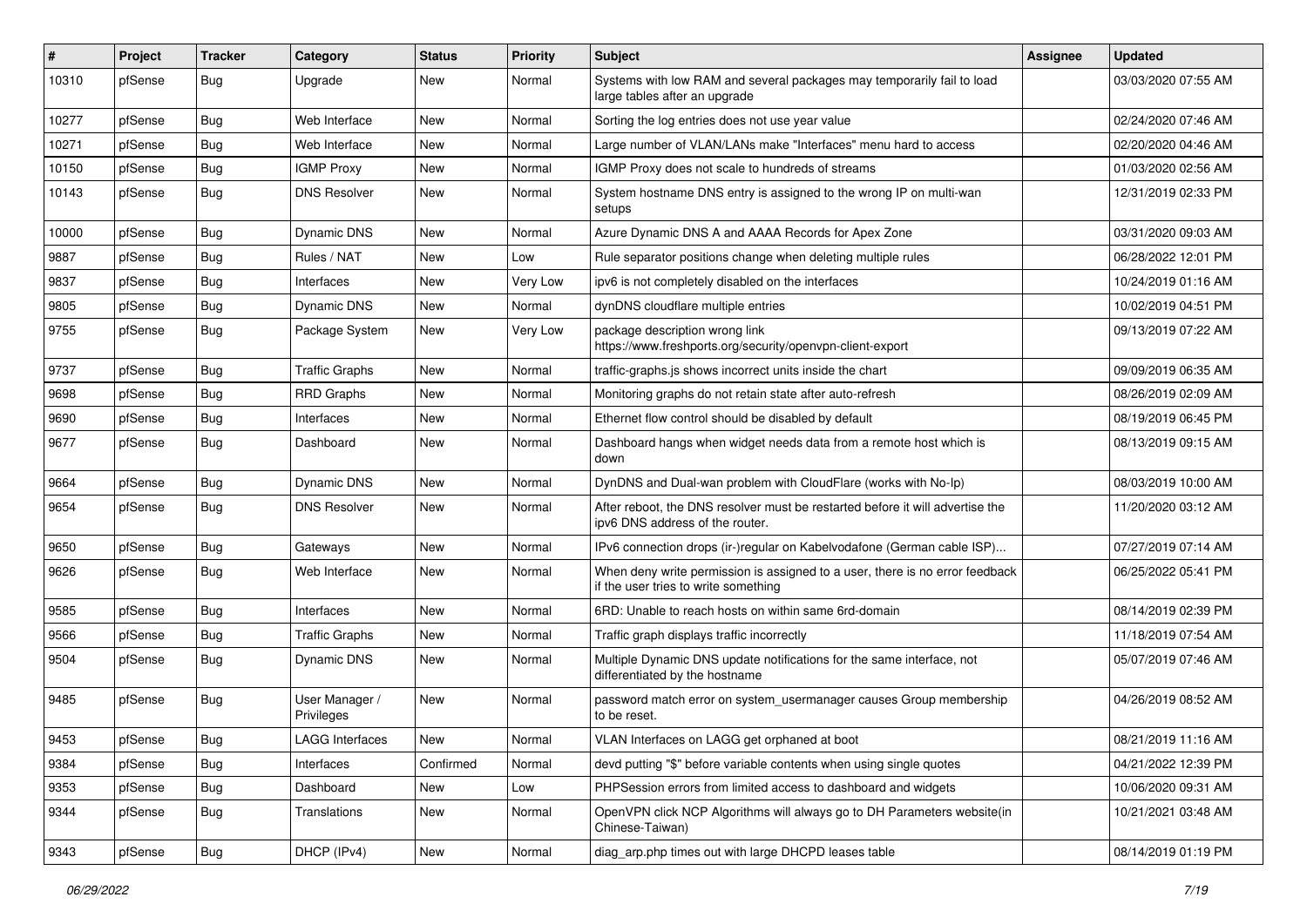| $\vert$ # | Project | <b>Tracker</b> | Category                                 | <b>Status</b> | <b>Priority</b> | <b>Subject</b>                                                                                                               | Assignee | <b>Updated</b>      |
|-----------|---------|----------------|------------------------------------------|---------------|-----------------|------------------------------------------------------------------------------------------------------------------------------|----------|---------------------|
| 9338      | pfSense | <b>Bug</b>     | <b>IGMP Proxy</b>                        | <b>New</b>    | Normal          | igmpproxy ignoring downstream vlan interface                                                                                 |          | 02/22/2019 03:48 AM |
| 9295      | pfSense | <b>Bug</b>     | <b>PPPoE Server</b>                      | <b>New</b>    | Very High       | IPv6 PD does not work with PPPOE (Server & Client)                                                                           |          | 05/15/2022 10:53 AM |
| 9241      | pfSense | <b>Bug</b>     | Interfaces                               | <b>New</b>    | Normal          | Ethernet link cycles up/down if "auto-negotiate" is explicitly selected in<br>interface configuration                        |          | 12/31/2018 08:36 PM |
| 9192      | pfSense | Bug            | PPP Interfaces                           | <b>New</b>    | Normal          | PPPoE daemon selects wrong interface                                                                                         |          | 08/20/2019 10:05 AM |
| 9183      | pfSense | Bug            | <b>LAGG Interfaces</b>                   | <b>New</b>    | Very Low        | OpenVPN Lagg Interface not working after restart or new start                                                                |          | 08/21/2019 11:17 AM |
| 9179      | pfSense | <b>Bug</b>     | <b>NAT Reflection</b>                    | New           | Normal          | NAT reflection fix implemented for #8604 is causing WebUI and XMLRPC to<br>fail on slave                                     |          | 03/27/2020 08:01 PM |
| 9167      | pfSense | Bug            | Rules / NAT                              | <b>New</b>    | Normal          | Some Important ICMPv6 Traffic Not Allowed by Default Rules                                                                   |          | 08/14/2019 01:00 PM |
| 9149      | pfSense | Bug            | Package System                           | <b>New</b>    | Low             | Continued issues with /tmp and /var in RAM on 2.4                                                                            |          | 11/24/2018 11:56 AM |
| 9140      | pfSense | <b>Bug</b>     | Logging                                  | <b>New</b>    | Very Low        | Unexpected rule can be displayed when looking up filter log entry with<br>multiple matching rules                            |          | 08/19/2019 02:56 PM |
| 9136      | pfSense | <b>Bug</b>     | DHCP (IPv6)                              | <b>New</b>    | High            | IPv6 Tracking Interfaces Lose IPv6 Address in Certain Cases                                                                  |          | 04/21/2022 12:39 PM |
| 9101      | pfSense | Bug            | <b>Traffic Graphs</b>                    | <b>New</b>    | Normal          | Traffic Graphs/Dashboard Slows Downloads Being Performed by the Same<br>Firefox Browser                                      |          | 08/21/2019 09:18 AM |
| 9094      | pfSense | Bug            | Hardware / Drivers                       | Assigned      | Normal          | MBT console settings are not forced to video console                                                                         |          | 11/07/2018 10:23 AM |
| 9087      | pfSense | Bug            | <b>Traffic Graphs</b>                    | New           | Normal          | Traffic Graph Widget Legend Not Updating                                                                                     |          | 08/14/2019 12:38 PM |
| 9037      | pfSense | Bug            | <b>DNS Resolver</b>                      | <b>New</b>    | Normal          | Unbound not logging to syslog after reboot                                                                                   |          | 10/12/2018 05:09 AM |
| 9035      | pfSense | Bug            | Rules / NAT                              | <b>New</b>    | Normal          | Inactive Interfaces are Hidden in Firewall Rules                                                                             |          | 08/14/2019 12:39 PM |
| 9024      | pfSense | <b>Bug</b>     | <b>Traffic Shaper</b><br>(Limiters)      | Feedback      | Normal          | Ping packet loss under load when using limiters                                                                              |          | 05/12/2022 11:55 AM |
| 8963      | pfSense | Bug            | <b>Traffic Shaper</b><br>(Limiters)      | <b>New</b>    | Normal          | 2.4.4 Limiters don't work after CARP fail-over                                                                               |          | 12/10/2018 06:40 AM |
| 8882      | pfSense | <b>Bug</b>     | Interfaces                               | Incomplete    | Normal          | Interface assignments lost on reboot                                                                                         |          | 02/17/2022 02:24 PM |
| 8846      | pfSense | <b>Bug</b>     | Gateways                                 | New           | Low             | Misleading gateway error message adding/editing static routes using a<br>disabled interface                                  |          | 08/21/2019 11:29 AM |
| 8831      | pfSense | Bug            | IPv6 Router<br>Advertisements<br>(RADVD) | <b>New</b>    | Very High       | Radvd causes latency spikes                                                                                                  |          | 04/19/2021 04:51 AM |
| 8820      | pfSense | Bug            | Rules / NAT                              | <b>New</b>    | Low             | System/Advanced/Misc - "Do not kill connections when schedule expires"<br>UN-checked still leaves existing connections open. |          | 07/28/2020 10:59 AM |
| 8804      | pfSense | <b>Bug</b>     | PPP Interfaces                           | New           | Normal          | Netgate SG-1000 PPPoE Keepalives not prioritized, internet drops                                                             |          | 08/20/2019 10:06 AM |
| 8770      | pfSense | <b>Bug</b>     | Interfaces                               | New           | Normal          | QinQ interfaces always show as active                                                                                        |          | 02/01/2020 09:47 AM |
| 8711      | pfSense | <b>Bug</b>     | <b>IGMP Proxy</b>                        | New           | Normal          | igmpproxy with PPPoE Interfaces                                                                                              |          | 07/28/2018 09:21 AM |
| 8686      | pfSense | <b>Bug</b>     | IPsec                                    | New           | Normal          | IPsec VTI: Assigned interface firewall rules are never parsed                                                                |          | 02/10/2021 12:15 PM |
| 8614      | pfSense | Bug            | DHCP (IPv4)                              | New           | Normal          | Cannot remove Additional BOOTP/DHCP Options                                                                                  |          | 08/21/2019 09:15 AM |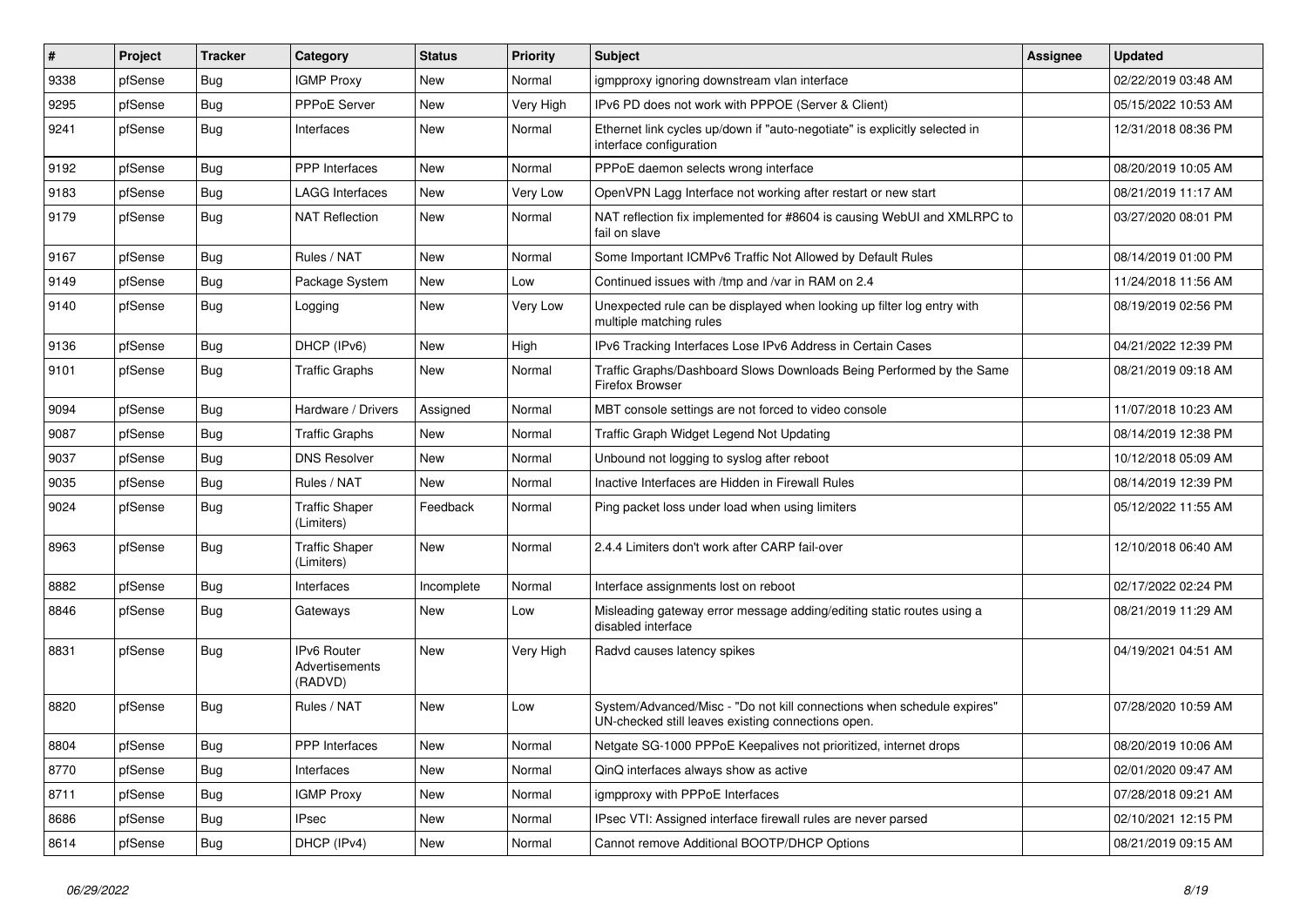| #    | Project | <b>Tracker</b> | Category                        | <b>Status</b> | <b>Priority</b> | <b>Subject</b>                                                                                                                                                                | Assignee | <b>Updated</b>      |
|------|---------|----------------|---------------------------------|---------------|-----------------|-------------------------------------------------------------------------------------------------------------------------------------------------------------------------------|----------|---------------------|
| 8576 | pfSense | <b>Bug</b>     | Rules / NAT                     | Feedback      | Low             | pfSense stops passing traffic after some time when using Outbound NAT<br>pool w/ Sticky Address                                                                               |          | 10/28/2021 01:47 PM |
| 8570 | pfSense | Bug            | <b>XML Parser</b>               | <b>New</b>    | Normal          | Empty (dn)shaper config gets populated with newline                                                                                                                           |          | 08/20/2019 02:45 PM |
| 8567 | pfSense | <b>Bug</b>     | CARP                            | <b>New</b>    | Normal          | Using IPv6 VIP alias for services may affect CARP IPv6 VIP work                                                                                                               |          | 06/12/2018 01:26 PM |
| 8566 | pfSense | <b>Bug</b>     | CARP                            | <b>New</b>    | Normal          | Wrong IPv6 source in NS request in case using of IPv6 alias                                                                                                                   |          | 06/12/2018 01:26 PM |
| 8526 | pfSense | Bug            | Interfaces                      | New           | Normal          | DHCP client ignores server replies when 802.1g tagging is used                                                                                                                |          | 08/14/2019 10:52 AM |
| 8512 | pfSense | <b>Bug</b>     | PPP Interfaces                  | <b>New</b>    | Normal          | PPPoE reconnect fails after interface flap                                                                                                                                    |          | 08/20/2019 10:06 AM |
| 8502 | pfSense | <b>Bug</b>     | Web Interface                   | Confirmed     | Low             | main (top) menu items do not drop down in some cases                                                                                                                          |          | 07/06/2020 02:39 PM |
| 8500 | pfSense | <b>Bug</b>     | <b>Dynamic DNS</b>              | New           | Low             | Incorrect categorization of status/info messages from phpDynDNS                                                                                                               |          | 08/16/2019 12:50 PM |
| 8464 | pfSense | Bug            | <b>Wireless</b>                 | <b>New</b>    | Very Low        | Wireless USB card does not connect to WiFi automatically after reboot/halt                                                                                                    |          | 06/19/2020 03:44 AM |
| 8435 | pfSense | <b>Bug</b>     | Interfaces                      | <b>New</b>    | Normal          | DHCPv6 unusable in certain circumstances (US AT&T Fiber, etc.)                                                                                                                |          | 08/14/2019 10:52 AM |
| 8432 | pfSense | <b>Bug</b>     | Dynamic DNS                     | <b>New</b>    | Normal          | Dynamic DNS Client gives an error that it can't find IPv6 address when WAN<br>interface is a LAGG                                                                             |          | 09/17/2020 05:23 AM |
| 8419 | pfSense | <b>Bug</b>     | Web Interface                   | New           | Normal          | webqui, when menubar is fixed to the top of the screen, the last items of long<br>menus cannot be seen/used.                                                                  |          | 07/19/2018 03:10 PM |
| 8406 | pfSense | <b>Bug</b>     | Dynamic DNS                     | New           | Normal          | DDNS IPV6 Cloudflare Client does not detect PPOE address                                                                                                                      |          | 03/31/2018 11:56 AM |
| 8401 | pfSense | <b>Bug</b>     | Installer                       | <b>New</b>    | Normal          | Issues related to keys representing alphabetic characters specific to<br>Scandinavian languages and to some other keys.                                                       |          | 03/30/2018 11:06 AM |
| 8343 | pfSense | <b>Bug</b>     | Gateways                        | <b>New</b>    | Normal          | Gateway Routes (Default Routes) not removed in Kernel when removed<br>from GUI                                                                                                |          | 05/14/2020 01:22 AM |
| 8335 | pfSense | <b>Bug</b>     | <b>LAGG Interfaces</b>          | New           | Normal          | System hang with LACP downlink to UniFi switch                                                                                                                                |          | 08/21/2019 11:18 AM |
| 8325 | pfSense | Bug            | UPnP/NAT-PMP                    | New           | Normal          | UPnP not available for pppoe-Clients                                                                                                                                          |          | 11/15/2020 10:33 AM |
| 8313 | pfSense | <b>Bug</b>     | <b>Notifications</b>            | <b>New</b>    | Normal          | STARTTLS auto detection not working                                                                                                                                           |          | 04/21/2022 12:39 PM |
| 8285 | pfSense | <b>Bug</b>     | Web Interface                   | <b>New</b>    | Normal          | Actions on stale data may result in catastrophic results                                                                                                                      |          | 01/16/2018 08:08 PM |
| 8263 | pfSense | Bug            | <b>Traffic Shaper</b><br>(ALTQ) | <b>New</b>    | Normal          | Cannot create a nonlinear `Link Share` service curve because of: "the sum<br>of the child bandwidth higher than parent"                                                       |          | 11/05/2020 07:31 AM |
| 8233 | pfSense | Bug            | <b>NAT Reflection</b>           | <b>New</b>    | Very Low        | NAT reflection back to originating host broken when using FQDN-based IP<br>aliases                                                                                            |          | 08/21/2019 10:53 AM |
| 8207 | pfSense | Bug            | <b>Operating System</b>         | New           | Normal          | 2.4 cannot boot as a Xen VM with more than 7 NICs                                                                                                                             |          | 06/25/2022 05:42 PM |
| 8177 | pfSense | <b>Bug</b>     | Package System                  | <b>New</b>    | Normal          | '/xsl/package.xsl" is referenced in package XML files but not on the firewall                                                                                                 |          | 08/14/2019 09:56 AM |
| 8176 | pfSense | Bug            | Package System                  | New           | Normal          | ./schema/packages.dtd -- referenced in *xml, but missing?                                                                                                                     |          | 12/09/2017 06:52 PM |
| 8158 | pfSense | Bug            | Interfaces                      | <b>New</b>    | High            | IPv6 Track Interface issue with more than one WAN-Gateway and a number<br>of internal interfaces at least track interface from one interface does not<br>work on regular base |          | 12/03/2017 09:00 AM |
| 8157 | pfSense | Bug            | Dashboard                       | <b>New</b>    | Very Low        | Traffic Graph clutter from time to time                                                                                                                                       |          | 12/03/2017 06:40 AM |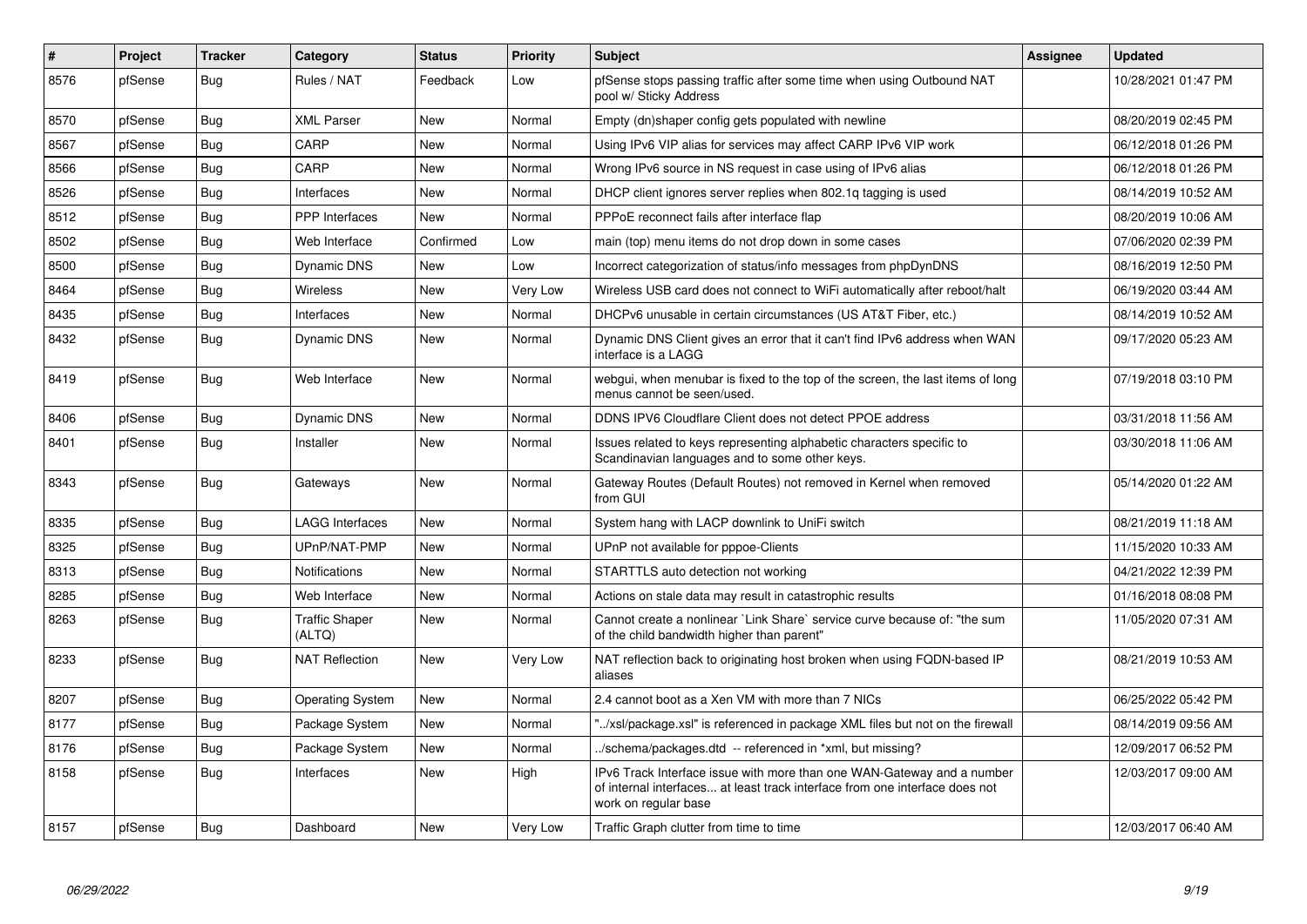| #    | Project | <b>Tracker</b> | Category                                 | <b>Status</b> | <b>Priority</b> | <b>Subject</b>                                                                                                                    | <b>Assignee</b> | <b>Updated</b>      |
|------|---------|----------------|------------------------------------------|---------------|-----------------|-----------------------------------------------------------------------------------------------------------------------------------|-----------------|---------------------|
| 8130 | pfSense | Bug            | <b>Traffic Graphs</b>                    | New           | Normal          | Status - Monitoring - Area chart displays traffic data differently than Line or<br>Bar charts                                     |                 | 11/26/2017 01:40 PM |
| 8122 | pfSense | Bug            | OpenVPN                                  | New           | Normal          | openvpn client is unable to use OTP (temporary) passwords                                                                         |                 | 04/16/2018 09:28 AM |
| 8113 | pfSense | Bug            | Interfaces                               | New           | Normal          | MTU setting on bridge, openypn clients ignored                                                                                    |                 | 12/31/2021 05:55 PM |
| 8095 | pfSense | Bug            | Translations                             | <b>New</b>    | Normal          | Unescaped simple quotes break JavaScript features when the French<br>translation is enabled                                       |                 | 08/21/2019 09:06 AM |
| 8089 | pfSense | Bug            | Interfaces                               | <b>New</b>    | High            | VLAN page breaks after config restore to new hardware.                                                                            |                 | 11/21/2017 01:38 PM |
| 8087 | pfSense | Bug            | Authentication                           | <b>New</b>    | Normal          | Provide Calling-Station-ID to RADIUS backed VPN connections                                                                       |                 | 06/06/2020 05:36 AM |
| 8076 | pfSense | Bug            | Backup / Restore                         | New           | Normal          | User can easily apply an unusable interface configuration after restore                                                           |                 | 08/14/2019 10:52 AM |
| 8073 | pfSense | Bug            | <b>IPsec</b>                             | New           | Normal          | Traffic inexplicably not going through IPSEC despite (in theory) matching<br><b>SPs</b>                                           |                 | 11/09/2017 02:51 AM |
| 8066 | pfSense | Bug            | Routing                                  | New           | Normal          | Static routes not applied when they go out a interface using carp                                                                 |                 | 11/08/2017 02:04 AM |
| 8050 | pfSense | Bug            | Interfaces                               | <b>New</b>    | High            | Enabling bridge while interfaces have link freezes console                                                                        |                 | 11/03/2017 04:38 PM |
| 8004 | pfSense | Bug            | <b>NAT Reflection</b>                    | New           | Normal          | Error notice for a deleted NAT that had a RULE or an existing NAT which is<br>claimed to have no NAT port                         |                 | 10/24/2017 06:39 PM |
| 7986 | pfSense | Bug            | Wireless                                 | <b>New</b>    | Normal          | WLAN card no longer properly initialized under 2.4.0                                                                              |                 | 06/19/2020 08:08 AM |
| 7977 | pfSense | Bug            | Translations                             | New           | Normal          | English text shown in stead of translated text (Routing - Gateway groups -<br>edit)                                               |                 | 08/21/2019 11:28 AM |
| 7964 | pfSense | Bug            | Multi-WAN                                | <b>New</b>    | Normal          | Restart openypn on gateway switching                                                                                              |                 | 08/19/2019 12:35 PM |
| 7943 | pfSense | Bug            | Web Interface                            | New           | Normal          | CSS Overflow Fix for Drop Down Menus in webConfigurator                                                                           |                 | 11/21/2020 02:54 PM |
| 7899 | pfSense | Bug            | <b>Traffic Shaper</b><br>(ALTQ)          | <b>New</b>    | Normal          | a floating 'match' rule on LAN does not put traffic from a broswer on a<br>clientpc into a shaper queue                           |                 | 09/28/2017 09:16 AM |
| 7863 | pfSense | Bug            | User Manager /<br>Privileges             | New           | Normal          | The "WebCfg - All pages" permission inclueds the "User - System: Shell<br>account access" even though that is not a WebCofg page. |                 | 09/16/2017 05:13 AM |
| 7857 | pfSense | <b>Bug</b>     | Dashboard                                | <b>New</b>    | Very Low        | Interfaces Widget U/I fails to wrap IPV6 addresses when the string is too<br>wide for the widget                                  |                 | 08/13/2019 09:15 AM |
| 7848 | pfSense | Bug            | Diagnostics                              | <b>New</b>    | Low             | NDP Table Sort by Expiration Error                                                                                                |                 | 08/26/2019 02:56 PM |
| 7821 | pfSense | Bug            | DHCP (IPv6)                              | <b>New</b>    | Normal          | GIF does not support broadcast                                                                                                    |                 | 08/29/2017 10:50 AM |
| 7788 | pfSense | Bug            | Dashboard                                | <b>New</b>    | Low             | Irregular updating of widgets like cpu/uptime on system widget.                                                                   |                 | 08/21/2019 09:03 AM |
| 7779 | pfSense | Bug            | OpenVPN                                  | New           | Normal          | Traffic crossing a site-to-site OpenVPN tunnel fails to fragment.                                                                 |                 | 06/02/2021 08:26 AM |
| 7757 | pfSense | Bug            | Backup / Restore                         | New           | Normal          | Auto Config Backup fails to upload unless Default Gateway is up                                                                   |                 | 08/16/2019 12:47 PM |
| 7737 | pfSense | <b>Bug</b>     | IPv6 Router<br>Advertisements<br>(RADVD) | New           | Normal          | radvd error message                                                                                                               |                 | 08/13/2019 09:41 AM |
| 7734 | pfSense | <b>Bug</b>     | DHCP (IPv6)                              | New           | Normal          | Using opton ia pd0 does not renew prefix and prefix get dropped                                                                   |                 | 07/31/2017 03:46 AM |
| 7730 | pfSense | Bug            | Interfaces                               | New           | High            | 2.3.4_1 greX: loop detected when hit save on filter rules or interfaces                                                           |                 | 07/27/2017 08:16 AM |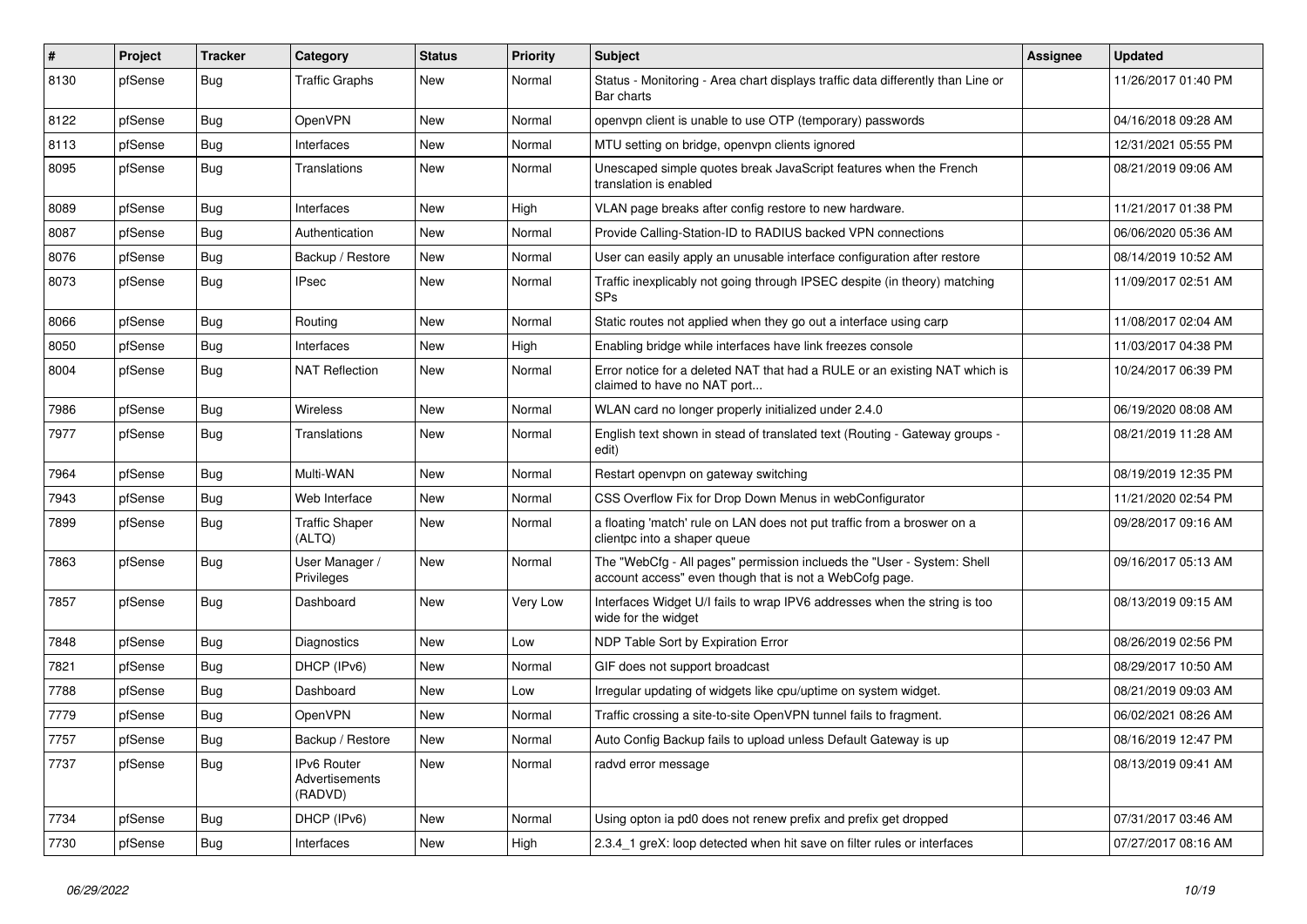| $\vert$ # | Project | <b>Tracker</b> | Category                                 | <b>Status</b> | <b>Priority</b> | <b>Subject</b>                                                                                                                | <b>Assignee</b> | <b>Updated</b>      |
|-----------|---------|----------------|------------------------------------------|---------------|-----------------|-------------------------------------------------------------------------------------------------------------------------------|-----------------|---------------------|
| 7665      | pfSense | Bug            | Aliases / Tables                         | New           | Normal          | Host range validation for Aliases is not strict enough                                                                        |                 | 08/21/2019 11:01 AM |
| 7648      | pfSense | Bug            | CARP                                     | New           | Very Low        | SPAN ports on an interface renders CARP HA inoperative                                                                        |                 | 06/14/2017 09:19 PM |
| 7590      | pfSense | Bug            | Diagnostics                              | New           | Normal          | diag edit do not save when nothing to sae (in directory browse view)                                                          |                 | 05/20/2017 05:04 PM |
| 7589      | pfSense | Bug            | Diagnostics                              | <b>New</b>    | Normal          | diag_edit.php old print_info_box                                                                                              |                 | 05/20/2017 05:02 PM |
| 7553      | pfSense | Bug            | <b>Captive Portal</b>                    | Confirmed     | Very Low        | Captive portal on a parent interface blocks traffic on VLAN interfaces too                                                    |                 | 08/19/2018 03:15 PM |
| 7551      | pfSense | Bug            | Rules / NAT                              | New           | Normal          | Dynamic IPsec endpoints not added to rule set after WAN down/up                                                               |                 | 05/16/2017 02:26 PM |
| 7476      | pfSense | Bug            | Logging                                  | New           | Normal          | Dirty buffer used to build log messages?                                                                                      |                 | 04/17/2017 09:51 PM |
| 7430      | pfSense | Bug            | Interfaces                               | New           | Normal          | pfsense-utils.inc - where_is_ipaddr_configured() should account for loopback<br>interface                                     |                 | 08/13/2019 03:48 PM |
| 7420      | pfSense | Bug            | <b>IPsec</b>                             | New           | Normal          | ipsec status freezing                                                                                                         |                 | 02/13/2020 09:09 AM |
| 7402      | pfSense | Bug            | Web Interface                            | New           | Normal          | Inconsistent use of htmlentities validation checks                                                                            |                 | 03/21/2017 08:58 AM |
| 7373      | pfSense | Bug            | Rules / NAT                              | New           | Normal          | Firewall schedules GUI needs to be redone from scratch                                                                        |                 | 08/21/2019 08:56 AM |
| 7352      | pfSense | Bug            | Routing                                  | New           | Normal          | pfSense IPv6 static route is dumped after a WAN flap                                                                          |                 | 01/20/2022 09:35 AM |
| 7329      | pfSense | Bug            | <b>DNS Forwarder</b>                     | New           | Low             | <b>DHCP Not Updating DNS</b>                                                                                                  |                 | 01/21/2022 09:16 PM |
| 7314      | pfSense | Bug            | <b>RRD Graphs</b>                        | <b>New</b>    | Low             | Discrepancy in ntp monitoring view                                                                                            |                 | 02/24/2017 08:37 PM |
| 7303      | pfSense | Bug            | IPv6 Router<br>Advertisements<br>(RADVD) | New           | Normal          | ipv6 connectivity lost on pfSense reboot                                                                                      |                 | 08/20/2019 12:23 PM |
| 7289      | pfSense | Bug            | Certificates                             | <b>New</b>    | Low             | Generating 4096bit Certificate                                                                                                |                 | 08/14/2019 09:56 AM |
| 7286      | pfSense | Bug            | OpenVPN                                  | Incomplete    | Normal          | OpenVPN client is unreliable when you have multiple tunnels                                                                   |                 | 08/19/2019 03:28 PM |
| 7238      | pfSense | Bug            | Web Interface                            | New           | Normal          | Menu layout broken when using "Hostname in Menu" with long hostnames                                                          |                 | 02/21/2017 07:01 AM |
| 7195      | pfSense | Bug            | Package System                           | New           | Normal          | pkg_edit.php - <checkenablefields> tag has no effect on fields other than<br/>checkbox/input</checkenablefields>              |                 | 08/21/2019 09:15 AM |
| 7172      | pfSense | Bug            | DHCP (IPv4)                              | New           | Normal          | Sorting by hostname in Services > DHCP Server > LAN should be "natural"<br>(alphanumeric friendly)                            |                 | 08/20/2019 03:47 PM |
| 7152      | pfSense | Bug            | <b>DNS Resolver</b>                      | <b>New</b>    | Normal          | Unbound / DNS Resolver issue if "Register DHCP static mappings in the<br>DNS Resolver" set before wildcard DNS custom options |                 | 12/18/2021 04:59 PM |
| 7138      | pfSense | Bug            | DHCP (IPv6)                              | Assigned      | Normal          | Pfsense wide dhcpv6 client doesn't recognise ifid statement                                                                   |                 | 04/21/2022 12:39 PM |
| 7113      | pfSense | <b>Bug</b>     | Dashboard                                | <b>New</b>    | Normal          | Interface name in Traffic Graphs                                                                                              |                 | 12/31/2021 05:40 PM |
| 7096      | pfSense | Bug            | <b>DNS Resolver</b>                      | Feedback      | Normal          | Unbound fails to start on boot if specific network devices are configured in<br>the "Network Interfaces"                      |                 | 11/22/2021 08:59 AM |
| 7082      | pfSense | Bug            | Package System                           | <b>New</b>    | Normal          | pkg_edit.php - impossible to use default_value with rowhelperfield                                                            |                 | 08/21/2019 09:15 AM |
| 7040      | pfSense | <b>Bug</b>     | Interfaces                               | New           | Normal          | Issue when disabling an interface                                                                                             |                 | 12/26/2016 02:56 AM |
| 6977      | pfSense | <b>Bug</b>     | Interfaces                               | New           | Normal          | VLAN traffic is erroneously counted as underlying iface (untagged) traffic                                                    |                 | 08/13/2019 02:56 PM |
| 6926      | pfSense | Bug            | UPnP/NAT-PMP                             | New           | Normal          | Miniupnp advertising expired IPv6 address                                                                                     |                 | 01/15/2022 08:29 PM |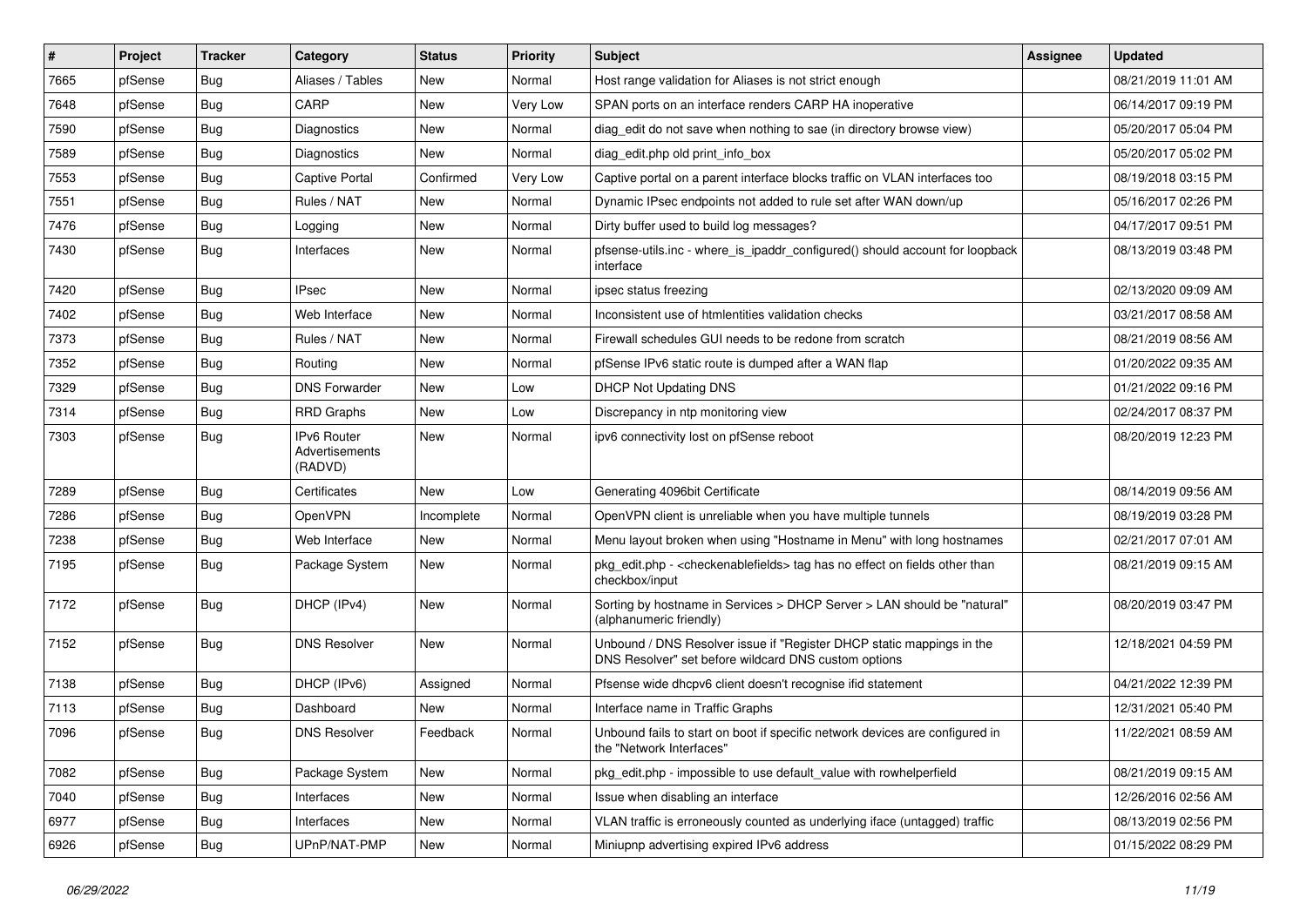| $\vert$ # | Project | <b>Tracker</b> | Category                                 | <b>Status</b> | <b>Priority</b> | <b>Subject</b>                                                                                                                                      | Assignee | <b>Updated</b>      |
|-----------|---------|----------------|------------------------------------------|---------------|-----------------|-----------------------------------------------------------------------------------------------------------------------------------------------------|----------|---------------------|
| 6823      | pfSense | <b>Bug</b>     | Interfaces                               | New           | Normal          | No connectivity after changing link state to UP                                                                                                     |          | 04/21/2022 12:39 PM |
| 6803      | pfSense | <b>Bug</b>     | Web Interface                            | <b>New</b>    | Normal          | CSRF timeout occurs when it (probably) shouldn't                                                                                                    |          | 11/03/2016 09:43 PM |
| 6799      | pfSense | <b>Bug</b>     | Rules / NAT                              | <b>New</b>    | Normal          | Using NOT (!) with interface subnet macros results unexpected traffic<br>passing when multiple subnets are included in the macro (i.e. VIP subnets) |          | 02/07/2022 02:18 PM |
| 6691      | pfSense | <b>Bug</b>     | DHCP (IPv6)                              | <b>New</b>    | Normal          | dhcp6c quits after only two tries if no response was received                                                                                       |          | 12/07/2020 04:25 PM |
| 6668      | pfSense | <b>Bug</b>     | <b>IPsec</b>                             | Feedback      | Normal          | IPSec tunnel + L2TP/IPSec VPN - wrong PSK chosen by pfSense                                                                                         |          | 09/21/2019 02:07 AM |
| 6627      | pfSense | <b>Bug</b>     | Rules / NAT                              | New           | Normal          | floating tab match rules ignore quick action so should be removed                                                                                   |          | 07/18/2016 02:15 PM |
| 6614      | pfSense | <b>Bug</b>     | Web Interface                            | Confirmed     | Normal          | Dashboard high CPU usage                                                                                                                            |          | 07/14/2016 03:04 PM |
| 6605      | pfSense | Bug            | Interfaces                               | Confirmed     | Normal          | rc.linkup logic issues with actions taken                                                                                                           |          | 07/12/2016 07:46 PM |
| 6580      | pfSense | Bug            | <b>Operating System</b>                  | Confirmed     | Normal          | Bridge with down member interface sends ICMP unreachables where it<br>shouldn't                                                                     |          | 07/05/2016 05:40 PM |
| 6541      | pfSense | <b>Bug</b>     | IPv6 Router<br>Advertisements<br>(RADVD) | <b>New</b>    | Normal          | IPv6 RAs always include on-link prefix; clients may not use DHCPv6<br>managed addresses                                                             |          | 08/13/2019 03:23 PM |
| 6517      | pfSense | <b>Bug</b>     | <b>IPsec</b>                             | Confirmed     | Normal          | Adding mobile IPsec phase 2 entries requires restart of strongswan                                                                                  |          | 06/21/2016 11:04 PM |
| 6493      | pfSense | <b>Bug</b>     | Web Interface                            | Confirmed     | Normal          | Dynamic DNS clients slow page load                                                                                                                  |          | 06/17/2016 03:43 AM |
| 6481      | pfSense | <b>Bug</b>     | <b>IPsec</b>                             | New           | Normal          | loading EAP_RADIUS method failed                                                                                                                    |          | 03/24/2020 04:25 PM |
| 6430      | pfSense | <b>Bug</b>     | <b>DNS Resolver</b>                      | Confirmed     | Low             | pfsense should sanity-check hostnames when copying from dhcpd.leases to<br>/etc/hosts                                                               |          | 08/13/2019 01:23 PM |
| 6398      | pfSense | <b>Bug</b>     | Configuration<br><b>Backend</b>          | <b>New</b>    | Normal          | If config cannot be loaded due to corruption or bug, it isn't handled gracefully<br>(just stops)                                                    |          | 08/13/2019 01:23 PM |
| 6386      | pfSense | <b>Bug</b>     | IPv6 Router<br>Advertisements<br>(RADVD) | <b>New</b>    | Low             | Switching Router Advertisements to disabled should broadcast IP Removal<br>messages                                                                 |          | 05/22/2016 10:44 PM |
| 6370      | pfSense | <b>Bug</b>     | <b>IPsec</b>                             | Confirmed     | Normal          | IPSEC bound to WAN gateway group and Dynamic DNS doesn't to fail back<br>tunnel to WAN on DDNS update                                               |          | 08/31/2021 07:38 AM |
| 6362      | pfSense | <b>Bug</b>     | DHCP (IPv4)                              | Confirmed     | Normal          | DHCP Client ID not used                                                                                                                             |          | 07/09/2021 06:30 AM |
| 6361      | pfSense | Bug            | Web Interface                            | New           | Low             | Responsive Mobile Menu issue                                                                                                                        |          | 05/16/2016 12:09 PM |
| 6321      | pfSense | <b>Bug</b>     | L <sub>2</sub> TP                        | <b>New</b>    | Normal          | Problem with connecting I2tp over ipsec from android and windows                                                                                    |          | 11/13/2020 11:01 AM |
| 6289      | pfSense | <b>Bug</b>     | Interfaces                               | New           | Normal          | IPv6 address not given to track6 interfaces on create                                                                                               |          | 12/30/2021 04:17 AM |
| 6255      | pfSense | <b>Bug</b>     | <b>PPP</b> Interfaces                    | Confirmed     | Low             | PPP Country/Provider/Plan configuration not saved                                                                                                   |          | 04/25/2016 07:15 PM |
| 6186      | pfSense | Bug            | Services                                 | New           | Normal          | race conditions in service startup                                                                                                                  |          | 04/21/2022 12:39 PM |
| 6055      | pfSense | <b>Bug</b>     | Package System                           | Confirmed     | Low             | Menu items may remain from packages no longer installed                                                                                             |          | 06/18/2021 08:46 PM |
| 6051      | pfSense | <b>Bug</b>     | DHCP (IPv6)                              | New           | Normal          | DHCPv6 Client Failure for additional WAN Address causes<br>2-seconds-service-restart-loop                                                           |          | 12/03/2020 01:08 AM |
| 6029      | pfSense | <b>Bug</b>     | <b>XML Parser</b>                        | New           | Normal          | Unhelpful error messages in xmlparse*.inc and generally                                                                                             |          | 08/13/2019 12:52 PM |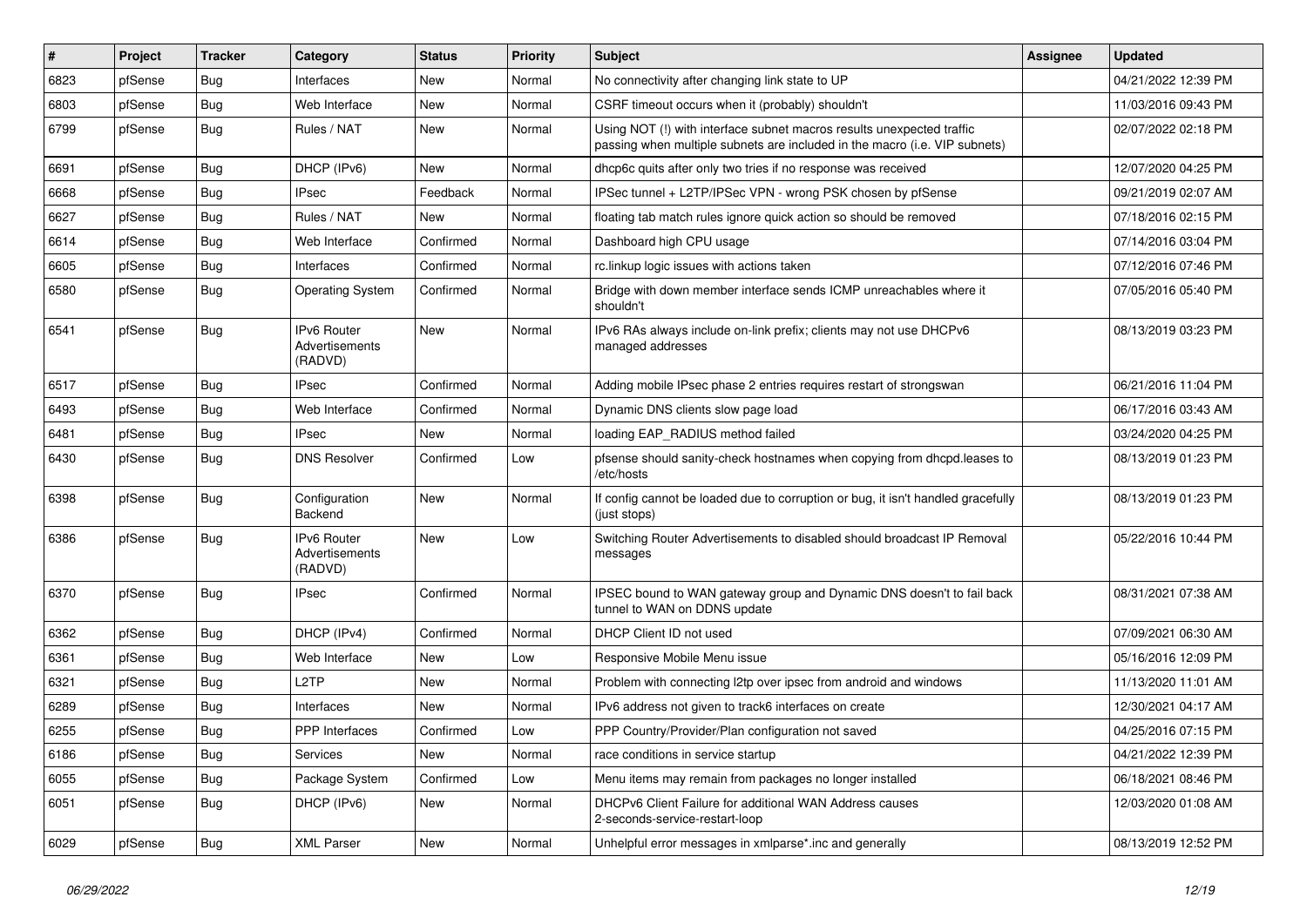| #    | Project | <b>Tracker</b> | Category                        | <b>Status</b> | <b>Priority</b> | <b>Subject</b>                                                                                                  | Assignee | <b>Updated</b>      |
|------|---------|----------------|---------------------------------|---------------|-----------------|-----------------------------------------------------------------------------------------------------------------|----------|---------------------|
| 6011 | pfSense | <b>Bug</b>     | Web Interface                   | Confirmed     | Low             | IPv6 link local fails HTTP REFERER check                                                                        |          | 09/04/2016 09:57 AM |
| 5887 | pfSense | <b>Bug</b>     | Interfaces                      | Confirmed     | Normal          | hardware_offloading_applyflags sets/unsets most values when already set<br>correctly                            |          | 07/06/2016 03:31 PM |
| 5849 | pfSense | <b>Bug</b>     | CARP                            | <b>New</b>    | Normal          | Routing fail on CARP IPsec                                                                                      |          | 12/18/2021 04:41 PM |
| 5791 | pfSense | <b>Bug</b>     | Rules / NAT                     | Confirmed     | Normal          | tftp-proxy functionality is easilly broken by unrelated rules                                                   |          | 07/10/2016 12:24 AM |
| 5786 | pfSense | <b>Bug</b>     | Web Interface                   | <b>New</b>    | Normal          | Check WebConfigurator port for conflicts                                                                        |          | 04/21/2022 12:39 PM |
| 5658 | pfSense | <b>Bug</b>     | <b>Captive Portal</b>           | Confirmed     | Low             | Files with the same name cannot be uploaded to multiple captive portal<br>zones                                 |          | 12/18/2015 07:19 PM |
| 5652 | pfSense | <b>Bug</b>     | Authentication                  | <b>New</b>    | Normal          | Radius IETF Class Group Assignment - Incorrect Standard                                                         |          | 08/13/2019 01:39 PM |
| 5629 | pfSense | <b>Bug</b>     | <b>IPsec</b>                    | <b>New</b>    | Normal          | Allow for IPsec configuration using certs without a CA                                                          |          | 12/31/2021 05:21 PM |
| 5469 | pfSense | Bug            | Package System                  | Confirmed     | Low             | package.dtd XSD schema is a piece of pathetic, useless, unmaintained junk                                       |          | 11/22/2015 06:26 AM |
| 5413 | pfSense | <b>Bug</b>     | <b>DNS Resolver</b>             | Confirmed     | High            | Incorrect Handling of Unbound Resolver [service restarts, cache loss, DNS<br>service interruption]              |          | 06/19/2022 11:11 PM |
| 5355 | pfSense | <b>Bug</b>     | <b>IPsec</b>                    | <b>New</b>    | High            | on Dynamic WAN IP (DHCP Client) it takes 10 minutes before Phase1<br>reconnects                                 |          | 07/08/2016 10:29 PM |
| 5306 | pfSense | <b>Bug</b>     | Package System                  | <b>New</b>    | Normal          | textarea fields should have linebreaks sanitized automatically on save                                          |          | 03/03/2017 04:15 AM |
| 5253 | pfSense | <b>Bug</b>     | <b>PPP</b> Interfaces           | <b>New</b>    | Normal          | 3gstats.php 100% CPU                                                                                            |          | 01/08/2022 05:02 PM |
| 5091 | pfSense | <b>Bug</b>     | Rules / NAT                     | Confirmed     | Very Low        | In rule creation destination ports fields (from and to) are too small to read<br>ports aliases names            |          | 01/07/2020 07:48 AM |
| 5075 | pfSense | <b>Bug</b>     | Rules / NAT                     | Confirmed     | Normal          | pf errors that don't return a line number on first line don't file notice                                       |          | 09/01/2015 06:42 PM |
| 4845 | pfSense | Bug            | CARP                            | Confirmed     | High            | CARP preemption doesn't switch to backup where connectivity between<br>systems is lost but not NIC link         |          | 07/28/2015 07:55 AM |
| 4740 | pfSense | <b>Bug</b>     | Wireless                        | <b>New</b>    | Normal          | Intel wireless kernel panic in infrastructure mode with WPA                                                     |          | 11/13/2020 08:38 AM |
| 4680 | pfSense | <b>Bug</b>     | <b>DHCP Relay</b>               | <b>New</b>    | Normal          | DHCP relay does not work with DHCP server on other end of OpenVPN<br>tunnel                                     |          | 05/05/2015 06:55 PM |
| 4604 | pfSense | <b>Bug</b>     | <b>NTPD</b>                     | <b>New</b>    | Normal          | NTP time server entries may or may not work, depending upon interfaces<br>selected when configuring NTP service |          | 12/11/2021 07:59 PM |
| 4500 | pfSense | <b>Bug</b>     | UPnP/NAT-PMP                    | Confirmed     | Normal          | Some miniupnp port mappings are not displayed in the Status page                                                |          | 04/25/2022 12:49 PM |
| 4474 | pfSense | i Bug          | Package System                  | Confirmed     | Normal          | IP address change triggers reload of all packages                                                               |          | 02/13/2017 07:21 AM |
| 4467 | pfSense | <b>Bug</b>     | <b>Traffic Shaper</b><br>(ALTQ) | <b>New</b>    | Normal          | Traffic Graphs shows wrong throughput when traffic shaping enabled                                              |          | 02/23/2015 05:31 PM |
| 4428 | pfSense | <b>Bug</b>     | Interfaces                      | Confirmed     | Normal          | Setting media option on em(4) leads to infinite link cycling                                                    |          | 07/06/2016 12:45 AM |
| 4345 | pfSense | <b>Bug</b>     | <b>Operating System</b>         | Confirmed     | Normal          | Traffic Shaping doesn't work with Xen netfront driver                                                           |          | 12/31/2021 05:30 PM |
| 4154 | pfSense | <b>Bug</b>     | User Manager /<br>Privileges    | Confirmed     | Normal          | RADIUS authentication not working over IPv6                                                                     |          | 04/21/2022 12:39 PM |
| 4061 | pfSense | <b>Bug</b>     | DHCP (IPv4)                     | Confirmed     | Normal          | dhcpd doesn't send client-hostname to peer, breaking DHCP lease<br>registrations w/HA                           |          | 02/24/2017 08:58 PM |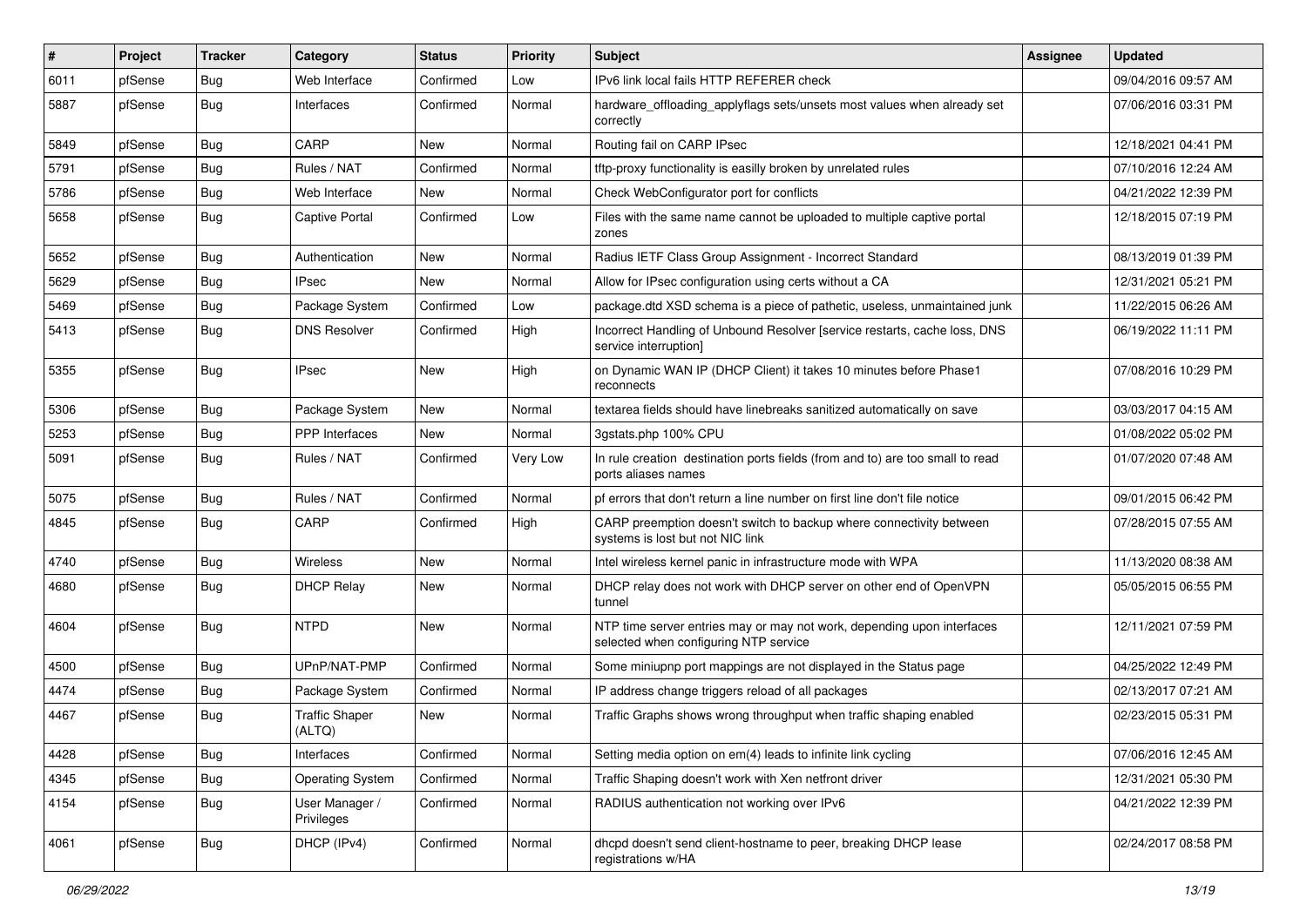| $\vert$ # | Project | <b>Tracker</b> | Category                            | <b>Status</b> | <b>Priority</b> | <b>Subject</b>                                                                                                          | Assignee | <b>Updated</b>      |
|-----------|---------|----------------|-------------------------------------|---------------|-----------------|-------------------------------------------------------------------------------------------------------------------------|----------|---------------------|
| 3889      | pfSense | Bug            | <b>XML Parser</b>                   | Confirmed     | Low             | Non relevant changes in config.xml                                                                                      |          | 08/13/2019 12:23 PM |
| 3796      | pfSense | Bug            | Diagnostics                         | Confirmed     | Normal          | States summary fails and is very slow with large state tables                                                           |          | 12/11/2021 08:03 PM |
| 3771      | pfSense | Bug            | DHCP (IPv4)                         | New           | Normal          | Webinterface and dhcpdcrashes with 500+ static leases                                                                   |          | 08/21/2019 09:26 AM |
| 3706      | pfSense | <b>Bug</b>     | User Manager /<br>Privileges        | New           | Normal          | Permission order affects default page on limited accounts, but can't reorder                                            |          | 02/06/2016 04:10 AM |
| 3465      | pfSense | <b>Bug</b>     | <b>Traffic Shaper</b><br>(ALTQ)     | <b>New</b>    | Normal          | Editing Traffic Shaper queues causes status_queues.php error                                                            |          | 02/19/2014 01:53 AM |
| 3411      | pfSense | Bug            | Dashboard                           | New           | Low             | Interfaces and statistics dashboard widgets very slow with large numbers of<br>interfaces                               |          | 01/24/2014 02:09 AM |
| 3404      | pfSense | Bug            | DHCP (IPv4)                         | New           | Normal          | DHCP Server Fails to Start on Interfaces that are Slow to Come Online<br>During Boot                                    |          | 02/11/2014 05:09 PM |
| 3382      | pfSense | <b>Bug</b>     | <b>IGMP Proxy</b>                   | New           | Normal          | IGMPPROXY fails with more than 32 interfaces                                                                            |          | 07/12/2016 11:01 PM |
| 3358      | pfSense | <b>Bug</b>     | Package System                      | New           | Normal          | new version of <include file=""> is not required during reinstall all</include>                                         |          | 12/26/2014 12:13 PM |
| 3326      | pfSense | <b>Bug</b>     | PPP Interfaces                      | New           | Normal          | IPv6 only PPPoE connection                                                                                              |          | 11/18/2013 09:37 AM |
| 3312      | pfSense | <b>Bug</b>     | <b>IPsec</b>                        | New           | Normal          | Gateway on IPsec rules is not functional in pf                                                                          |          | 01/28/2020 10:09 PM |
| 2367      | pfSense | Bug            | Rules / NAT                         | New           | Normal          | display negate rules in firewall_rules.php and evaluate when added                                                      |          | 05/07/2012 06:11 PM |
| 2335      | pfSense | <b>Bug</b>     | <b>Operating System</b>             | New           | Normal          | <b>IGMPProxy and CARP Results in System Instability Upon Reboot</b>                                                     |          | 07/19/2014 10:25 PM |
| 2308      | pfSense | <b>Bug</b>     | <b>Traffic Shaper</b><br>(ALTQ)     | New           | Normal          | HFSC WebUI doesn't check for "Bandwidth" setting                                                                        |          | 12/04/2012 07:12 PM |
| 2234      | pfSense | Bug            | Web Interface                       | Confirmed     | Low             | Status: Traffic Graph - only shows interface's subnet                                                                   |          | 01/15/2022 08:33 PM |
| 2138      | pfSense | Bug            | <b>RRD Graphs</b>                   | <b>New</b>    | Normal          | RRD Wireless graph broken in BSS mode                                                                                   |          | 02/06/2016 04:59 AM |
| 2042      | pfSense | Bug            | <b>NAT Reflection</b>               | Confirmed     | Low             | NAT reflection doesn't apply to self-initiated traffic                                                                  |          | 01/21/2021 10:38 PM |
| 1890      | pfSense | <b>Bug</b>     | Translations                        | <b>New</b>    | Normal          | No gettext support in console scripts                                                                                   |          | 08/13/2019 12:24 PM |
| 1849      | pfSense | Bug            | <b>Traffic Shaper</b><br>(ALTQ)     | <b>New</b>    | Normal          | Traffic shaper - By Queue view needs to show/use friendly inerface names                                                |          | 01/10/2022 08:10 AM |
| 1848      | pfSense | Bug            | <b>Traffic Shaper</b><br>(Limiters) | Confirmed     | Normal          | Limiters after policy routing has taken place do not behave correctly                                                   |          | 10/25/2014 09:18 PM |
| 1813      | pfSense | <b>Bug</b>     | Rules / NAT                         | Confirmed     | Normal          | Static routes on WAN interfaces overridden by route-to for firewall-initiated<br>traffic                                |          | 11/09/2016 02:06 PM |
| 1738      | pfSense | Bug            | Backup / Restore                    | New           | Very Low        | Restore fails when username in backup is not matching                                                                   |          | 12/11/2021 07:51 PM |
| 1667      | pfSense | <b>Bug</b>     | L2TP                                | New           | Normal          | L2TP server does not respond properly from a CARP VIP                                                                   |          | 12/11/2021 07:43 PM |
| 1186      | pfSense | <b>Bug</b>     | <b>RRD Graphs</b>                   | Confirmed     | Normal          | When in pure routing mode the rrd graphs are blank                                                                      |          | 09/16/2015 04:31 PM |
| 13290     | pfSense | Regression     | Captive Portal                      | Feedback      | Normal          | My PfSense version 2.7 is returning the error "dummynet bad switch 21"<br>every time I activate my Captive Portals (7). |          | 06/27/2022 10:19 PM |
| 13248     | pfSense | Regression     | DHCP (IPv6)                         | New           | Normal          | IPv6 Router Advertisements runs when config.xml does not contain an entry<br>for the interface                          |          | 06/05/2022 07:44 PM |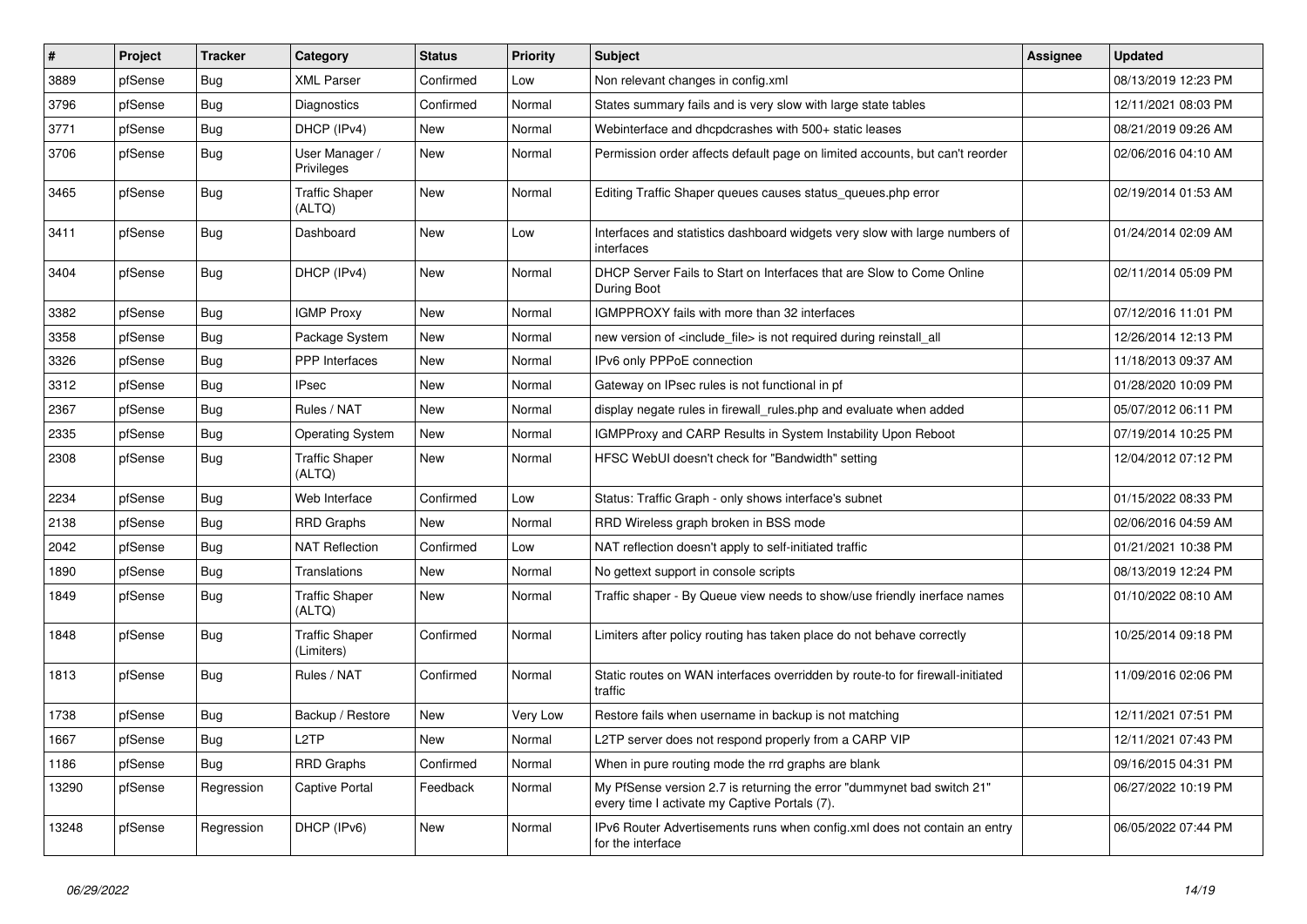| $\vert$ # | Project | <b>Tracker</b> | Category                        | <b>Status</b>                 | <b>Priority</b> | <b>Subject</b>                                                                                                  | Assignee | <b>Updated</b>      |
|-----------|---------|----------------|---------------------------------|-------------------------------|-----------------|-----------------------------------------------------------------------------------------------------------------|----------|---------------------|
| 12821     | pfSense | Regression     | Hardware / Drivers              | Confirmed                     | Normal          | Intel e1000 driver (em & igb) cannot pass VLAN0 tagged packets                                                  |          | 06/05/2022 08:23 AM |
| 12581     | pfSense | Regression     | DHCP (IPv6)                     | New                           | Normal          | CARP IPv6 assigned address does not get advertised to endpoints with<br><b>RADV</b>                             |          | 12/16/2021 02:34 PM |
| 12382     | pfSense | Regression     | OpenVPN                         | <b>New</b>                    | Normal          | Certificate Depth checking creates OpenVPN micro-outages every time a<br>user authenticates after 2.5.2 upgrade |          | 01/17/2022 04:17 AM |
| 12215     | pfSense | Regression     | OpenVPN                         | Feedback                      | Normal          | OpenVPN does not resync when running on a gateway group                                                         |          | 12/22/2021 05:49 AM |
| 12183     | pfSense | Regression     | Interfaces                      | <b>New</b>                    | Low             | Changing MAC address for PPP parent interface stopped working                                                   |          | 04/20/2022 04:16 PM |
| 13305     | pfSense | Feature        | Certificates                    | <b>New</b>                    | Normal          | Certificate Revocation page should show expiration date                                                         |          | 06/27/2022 10:26 AM |
| 13304     | pfSense | Feature        | <b>Traffic Shaper</b><br>(ALTQ) | <b>Pull Request</b><br>Review | Normal          | Add Broadcom Netextreme II (bxe) to the altg capable check                                                      |          | 06/28/2022 12:01 PM |
| 13297     | pfSense | Feature        | Routing                         | New                           | Normal          | Support for Gateway Groups as Static Route destinations                                                         |          | 06/24/2022 07:41 AM |
| 13296     | pfSense | Feature        | DHCP (IPv6)                     | <b>New</b>                    | Normal          | Add support for DHCP6 OPTION_PD_EXCLUDE (RFC 6603)                                                              |          | 06/24/2022 10:10 PM |
| 13294     | pfSense | Feature        | Gateways                        | <b>New</b>                    | Low             | Change gateway name                                                                                             |          | 06/22/2022 06:07 PM |
| 13293     | pfSense | Feature        | OpenVPN                         | New                           | Normal          | Option to set auth-gen-token in OpenVPN GUI                                                                     |          | 06/21/2022 02:35 PM |
| 13287     | pfSense | Feature        | Configuration<br>Backend        | New                           | Normal          | Encode OpenVPN Custom Options                                                                                   |          | 06/20/2022 10:33 AM |
| 13264     | pfSense | Feature        | <b>IPsec</b>                    | <b>New</b>                    | Normal          | IPSec Phase2 select multiple PFS key groups                                                                     |          | 06/10/2022 04:29 PM |
| 13260     | pfSense | Feature        | Authentication                  | New                           | Normal          | Add support for OpenVPN static-challenge                                                                        |          | 06/09/2022 02:04 PM |
| 13256     | pfSense | Feature        | DHCP (IPv4)                     | New                           | Normal          | Better handling of duplicate IPs in static DHCP assignments                                                     |          | 06/11/2022 04:51 PM |
| 13244     | pfSense | Feature        | Web Interface                   | <b>New</b>                    | Normal          | Add help text under Timezone settings in the GUI                                                                |          | 06/03/2022 01:00 PM |
| 13242     | pfSense | Feature        | <b>Gateway Monitoring</b>       | <b>New</b>                    | Normal          | Enhancements to static route creation/deletion for dpinger monitor IPs                                          |          | 06/03/2022 11:20 AM |
| 13227     | pfSense | Feature        | <b>IPsec</b>                    | <b>New</b>                    | High            | Enable IPSec Virtual IP Pool assignment by Radius for Mobile Users -<br><b>SIMPLE FIX</b>                       |          | 05/27/2022 10:15 AM |
| 13220     | pfSense | Feature        | <b>Captive Portal</b>           | New                           | Very Low        | Voucher per-roll bandwidth restrictions and traffic quotas                                                      |          | 05/26/2022 08:16 AM |
| 13219     | pfSense | Feature        | <b>Captive Portal</b>           | New                           | Very Low        | Enable/Disable single voucher roll                                                                              |          | 05/26/2022 08:14 AM |
| 13168     | pfSense | Feature        | Dashboard                       | <b>New</b>                    | Low             | Multiple Dashboard views for a single user                                                                      |          | 05/16/2022 07:53 AM |
| 13165     | pfSense | Feature        | Dashboard                       | <b>Pull Request</b><br>Review | Normal          | Feat: live update for Services dashboard widget                                                                 |          | 05/15/2022 01:48 AM |
| 13161     | pfSense | Feature        | Web Interface                   | <b>New</b>                    | Very Low        | FLASH PORT'S LED button, to help quickly find port that need to be<br>connected to patch&cable                  |          | 05/14/2022 06:35 AM |
| 13124     | pfSense | Feature        | Web Interface                   | <b>Pull Request</b><br>Review | Normal          | Option to wait for interface selection before displaying firewall rules                                         |          | 06/28/2022 12:01 PM |
| 13091     | pfSense | Feature        | OpenVPN                         | New                           | Normal          | RFE: Ability to specify the order of OpenVPN Authentication servers                                             |          | 04/22/2022 04:30 PM |
| 13072     | pfSense | Feature        | <b>Traffic Shaper</b><br>(ALTQ) | <b>Pull Request</b><br>Review | Very Low        | Matching background/font colors of queue values with dark theme.                                                |          | 04/19/2022 07:32 AM |
| 13017     | pfSense | Feature        | Packet Capture                  | New                           | Normal          | Packet capture: add preview results while capture is running                                                    |          | 04/09/2022 11:08 AM |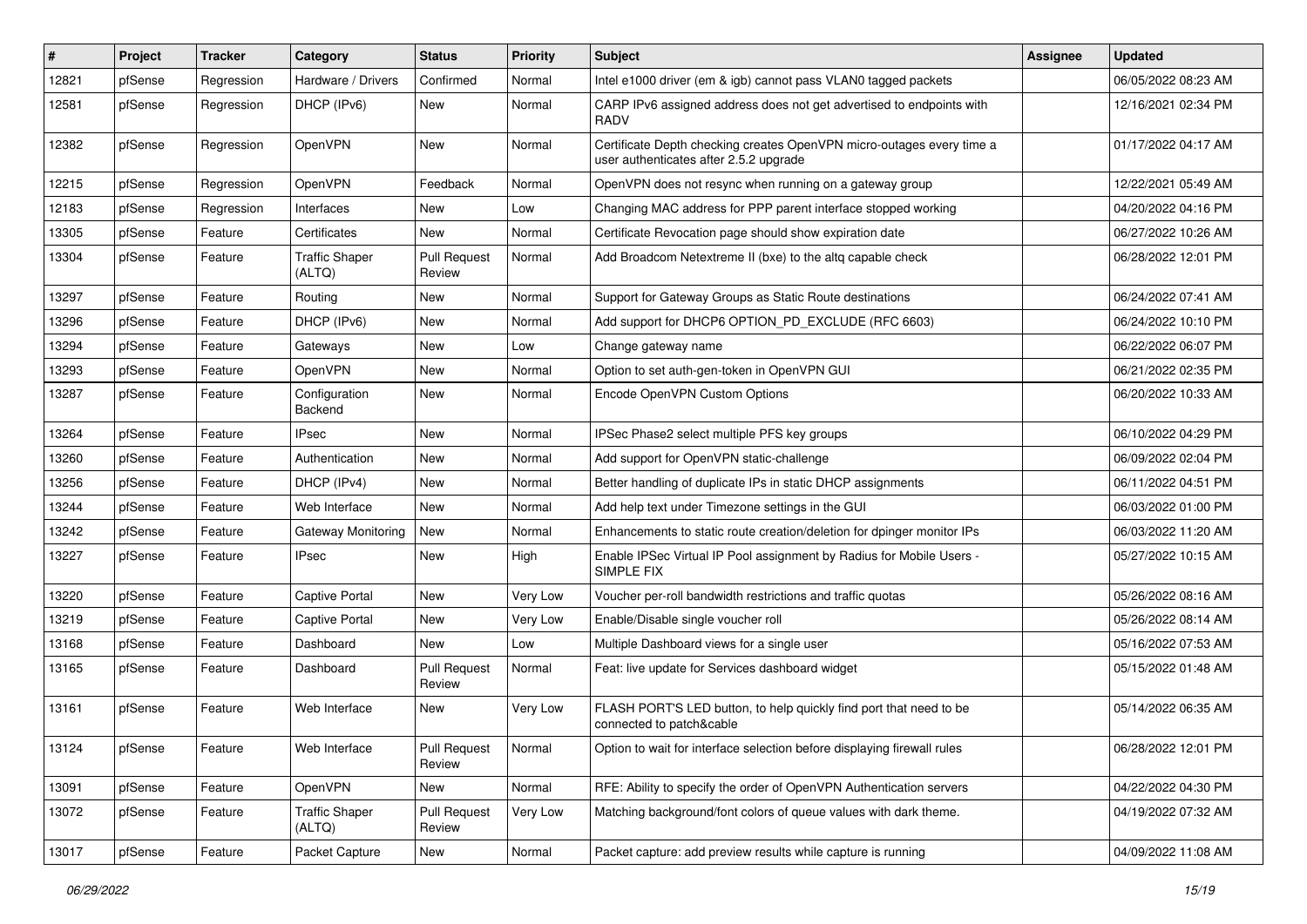| #     | Project | <b>Tracker</b> | Category                | <b>Status</b> | <b>Priority</b> | <b>Subject</b>                                                                                            | <b>Assignee</b> | <b>Updated</b>      |
|-------|---------|----------------|-------------------------|---------------|-----------------|-----------------------------------------------------------------------------------------------------------|-----------------|---------------------|
| 13009 | pfSense | Feature        | OpenVPN                 | <b>New</b>    | Normal          | Add option for multiple remote addresses to OpenVPN Client                                                |                 | 03/31/2022 12:42 PM |
| 12903 | pfSense | Feature        | <b>Notifications</b>    | New           | Normal          | alternative authentication methods for email notifications?                                               |                 | 03/07/2022 07:52 AM |
| 12874 | pfSense | Feature        | OpenVPN                 | New           | Normal          | OpenVPN RADIUS Framed-Pool                                                                                |                 | 02/25/2022 02:24 PM |
| 12848 | pfSense | Feature        | <b>Dynamic DNS</b>      | New           | Normal          | Evaluation of the DynDNS "Result Match" string                                                            |                 | 02/22/2022 02:01 AM |
| 12813 | pfSense | Feature        | Installer               | New           | Low             | Recover extra data in the installer                                                                       |                 | 02/17/2022 07:52 AM |
| 12768 | pfSense | Feature        | Upgrade                 | New           | Normal          | pfSense-repo: Make sure default config file exists                                                        |                 | 06/28/2022 12:01 PM |
| 12746 | pfSense | Feature        | Interfaces              | New           | High            | <b>IPoE</b> feature for WAN interface                                                                     |                 | 02/01/2022 01:42 AM |
| 12679 | pfSense | Feature        | Interfaces              | <b>New</b>    | Normal          | Remind user to update DHCPv6 range when changing interface IPv6 prefix                                    |                 | 01/12/2022 07:36 AM |
| 12676 | pfSense | Feature        | Rules / NAT             | New           | Normal          | Add the Tagged option on the Port Forward rules edit page                                                 |                 | 01/11/2022 05:52 AM |
| 12665 | pfSense | Feature        | Rules / NAT             | New           | Normal          | Ability to add custom pf rules from the GUI                                                               |                 | 01/07/2022 09:30 AM |
| 12625 | pfSense | Feature        | Logging                 | New           | Normal          | Granular logging options for default firewall rules.                                                      |                 | 12/21/2021 06:39 PM |
| 12602 | pfSense | Feature        | <b>Dynamic DNS</b>      | <b>New</b>    | Normal          | DHCPv6 should allow DDNS Client updates for hosts                                                         |                 | 12/15/2021 11:00 AM |
| 12600 | pfSense | Feature        | Aliases / Tables        | <b>New</b>    | Normal          | allow custom mask for a network alias created from a FQDN                                                 |                 | 12/15/2021 10:50 AM |
| 12564 | pfSense | Feature        | Aliases / Tables        | New           | Low             | add column to show that an Alias is in use by or not                                                      |                 | 12/04/2021 07:25 PM |
| 12553 | pfSense | Feature        | Backup / Restore        | New           | Normal          | Auto Config Backup: Allow selecting multiple backups for deletion                                         |                 | 02/22/2022 04:27 AM |
| 12551 | pfSense | Feature        | <b>DNS Resolver</b>     | New           | Low             | Add ability to set DNS resolver search domain list                                                        |                 | 12/01/2021 11:18 AM |
| 12522 | pfSense | Feature        | OpenVPN                 | New           | Very Low        | More flexible Client-Specific Override options for controlling options pushed<br>to clients               |                 | 04/11/2022 03:11 PM |
| 12521 | pfSense | Feature        | <b>Operating System</b> | New           | Very Low        | Add the BBR2, QUIC, RACK Congestion Control (CC) protocols                                                |                 | 11/15/2021 07:40 AM |
| 12473 | pfSense | Feature        | <b>IPsec</b>            | New           | Normal          | Allow user adjustment of IPsec Keep Alive periodic checks                                                 |                 | 12/22/2021 05:59 AM |
| 12466 | pfSense | Feature        | OpenVPN                 | New           | Very Low        | Option to Disable Renegotiation timer in OpenVPN Server                                                   |                 | 06/27/2022 07:22 AM |
| 12458 | pfSense | Feature        | Authentication          | New           | Normal          | Use "unixHomeDirectory" instead of "homeDirectory" when LDAP<br>authentication server is Active Directory |                 | 10/15/2021 08:18 AM |
| 12370 | pfSense | Feature        | Rules / NAT             | New           | Low             | Add limiters to Queue column on firewall rule list                                                        |                 | 09/14/2021 07:37 AM |
| 12343 | pfSense | Feature        | <b>Diagnostics</b>      | <b>New</b>    | Low             | Real time traffic monitoring                                                                              |                 | 09/06/2021 01:26 PM |
| 12300 | pfSense | Feature        | Hardware / Drivers      | New           | Normal          | Add Aquantia Atlantic driver to pfsense                                                                   |                 | 09/14/2021 06:49 AM |
| 12248 | pfSense | Feature        | Package System          | New           | Low             | Package Update Availability Notification                                                                  |                 | 11/28/2021 10:02 AM |
| 12190 | pfSense | Feature        | Rules / NAT             | New           | Normal          | Add ability to reference ipv6 prefix in firewall rules and aliases                                        |                 | 08/05/2021 01:47 PM |
| 12139 | pfSense | Feature        | <b>DNS Forwarder</b>    | New           | Normal          | Add support in for specifying a DNSMASQ configuration file                                                |                 | 07/16/2021 09:45 PM |
| 12121 | pfSense | Feature        | OpenVPN                 | New           | Normal          | Wider "local network(s)" fields in OpenVPN server configuration                                           |                 | 07/19/2021 07:37 AM |
| 12120 | pfSense | Feature        | <b>DHCP Relay</b>       | New           | Normal          | Permit several sets of destination DHCP servers in DHCP relay                                             |                 | 07/11/2021 05:41 PM |
| 12091 | pfSense | Feature        | Authentication          | New           | Normal          | RFE: Add support for sssd authentication                                                                  |                 | 12/10/2021 04:55 PM |
| 12077 | pfSense | Feature        | Gateways                | New           | Normal          | Allow stick-connections per gateway group                                                                 |                 | 06/24/2021 08:45 AM |
| 12066 | pfSense | Feature        | <b>Operating System</b> | New           | Very Low        | Include man and man pages for all core programs and packages                                              |                 | 06/21/2021 07:44 AM |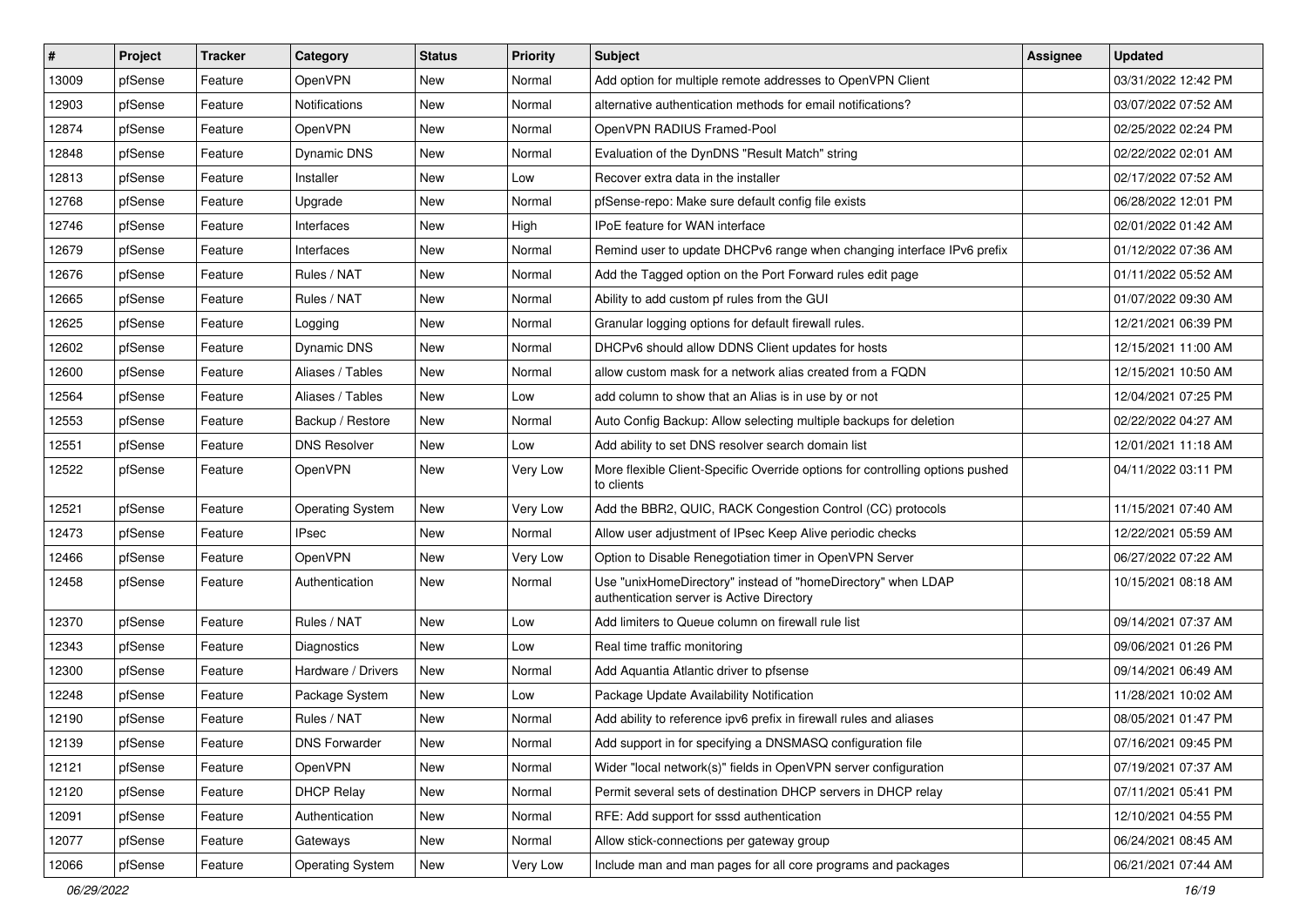| #     | Project | <b>Tracker</b> | Category                       | <b>Status</b>                 | <b>Priority</b> | <b>Subject</b>                                                                                                                   | Assignee | <b>Updated</b>      |
|-------|---------|----------------|--------------------------------|-------------------------------|-----------------|----------------------------------------------------------------------------------------------------------------------------------|----------|---------------------|
| 12055 | pfSense | Feature        | Virtual IP Addresses           | Feedback                      | Normal          | Option to disable XMLRPC Sync for Loopback Virtual IPs                                                                           |          | 06/18/2021 09:05 AM |
| 11974 | pfSense | Feature        | <b>XMLRPC</b>                  | <b>New</b>                    | Normal          | XMLRPC synchronization for igmmproxy settings                                                                                    |          | 05/29/2021 03:58 PM |
| 11956 | pfSense | Feature        | Web Interface                  | <b>New</b>                    | Normal          | "add" button in the top of pages with many user-added items                                                                      |          | 07/10/2021 01:01 PM |
| 11954 | pfSense | Feature        | <b>IGMP Proxy</b>              | New                           | Normal          | Multicast limits                                                                                                                 |          | 05/25/2021 12:36 AM |
| 11927 | pfSense | Feature        | DHCP (IPv4)                    | Feedback                      | Normal          | Allow DHCP not to serve a gateway - small fix                                                                                    |          | 01/03/2022 04:17 PM |
| 11921 | pfSense | Feature        | <b>DNS Resolver</b>            | New                           | Very Low        | Feature Request: Compile unbound with EDNS Client Subnet (ECS) module<br>(--enable-subnet)                                       |          | 05/14/2021 07:29 AM |
| 11876 | pfSense | Feature        | Hardware / Drivers             | <b>New</b>                    | Normal          | OpenSSL does not use QAT acceleration on pfSense Plus<br>21.02-RELEASE-p1 or 21.05-DEVELOPMENT                                   |          | 05/03/2021 08:02 AM |
| 11856 | pfSense | Feature        | Diagnostics                    | New                           | Normal          | Replace/add Alias or DNS names for known LAN addresses in the State<br>table                                                     |          | 04/27/2021 08:01 AM |
| 11757 | pfSense | Feature        | <b>XMLRPC</b>                  | <b>New</b>                    | Normal          | Allow XMLRPC sync to bypass default auth server in favor of local database                                                       |          | 03/30/2021 03:18 PM |
| 11625 | pfSense | Feature        | OpenVPN                        | <b>New</b>                    | Normal          | Cisco-AVPair aliases support                                                                                                     |          | 03/05/2021 12:35 AM |
| 11604 | pfSense | Feature        | WireGuard                      | New                           | Normal          | WireGuard Dynamic Listen Port Randomization                                                                                      |          | 03/19/2021 10:59 AM |
| 11589 | pfSense | Feature        | <b>Traffic Graphs</b>          | <b>Pull Request</b><br>Review | Low             | Fix iftop experimental traffic fetcher, unify and improve output style                                                           |          | 03/03/2021 03:30 PM |
| 11588 | pfSense | Feature        | WireGuard                      | New                           | Low             | Automatically suggest next IP address in Wireguard interface subnet when<br>creating a peer                                      |          | 12/22/2021 03:35 AM |
| 11440 | pfSense | Feature        | Web Interface                  | New                           | Low             | Expand collapsed sections by clicking anywhere on header                                                                         |          | 10/28/2021 01:35 PM |
| 11438 | pfSense | Feature        | Hardware / Drivers             | New                           | Low             | Allow multiple cryptographic accelerator modules to be loaded at the same<br>time                                                |          | 02/18/2021 12:40 PM |
| 11379 | pfSense | Feature        | <b>Captive Portal</b>          | <b>New</b>                    | Normal          | <b>Template Roll Printer</b>                                                                                                     |          | 02/07/2021 05:26 AM |
| 11369 | pfSense | Feature        | <b>Operating System</b>        | New                           | Low             | add Enabling IPv6 Source Address Validation support                                                                              |          | 02/04/2021 10:03 AM |
| 11324 | pfSense | Feature        | Logging                        | <b>New</b>                    | Normal          | Separate syslog "Remote log servers" Parameters                                                                                  |          | 01/27/2021 10:47 AM |
| 11302 | pfSense | Feature        | WireGuard                      | New                           | Normal          | WireGuard XMLRPC sync                                                                                                            |          | 03/19/2021 10:59 AM |
| 11270 | pfSense | Feature        | <b>VPN</b> (Multiple<br>Types) | New                           | Low             | Consider integrating Nebula mesh VPN                                                                                             |          | 01/20/2021 03:34 PM |
| 11262 | pfSense | Feature        | Rules / NAT                    | <b>New</b>                    | Normal          | Time Based Rules - selects all days in the current month                                                                         |          | 04/27/2021 12:32 PM |
| 11257 | pfSense | Feature        | Upgrade                        | New                           | Normal          | Installed Packages: Update all button                                                                                            |          | 01/18/2021 10:45 AM |
| 11243 | pfSense | Feature        | Interfaces                     | New                           | Normal          | individual pfctl snort2c tables per interface only blocking IPs for specific<br>interface when a rule triggers in snort/suricata |          | 01/14/2021 03:02 PM |
| 11213 | pfSense | Feature        | Gateways                       | New                           | Low             | Option to mark gateway as down directly from Table                                                                               |          | 01/03/2021 07:09 AM |
| 11189 | pfSense | Feature        | Captive Portal                 | New                           | Normal          | Captive Portal - Tarpit option                                                                                                   |          | 12/23/2020 06:44 PM |
| 11169 | pfSense | Feature        | Interfaces                     | New                           | Very Low        | Changing interface index order                                                                                                   |          | 12/17/2020 05:44 AM |
| 11084 | pfSense | Feature        | Dynamic DNS                    | New                           | Normal          | Dynamic DNS include option to specify virtual IP addresses                                                                       |          | 11/19/2020 01:26 PM |
| 11056 | pfSense | Feature        | Interfaces                     | New                           | Normal          | Add option to disable flow-control on interfaces in GUI                                                                          |          | 11/11/2020 04:41 PM |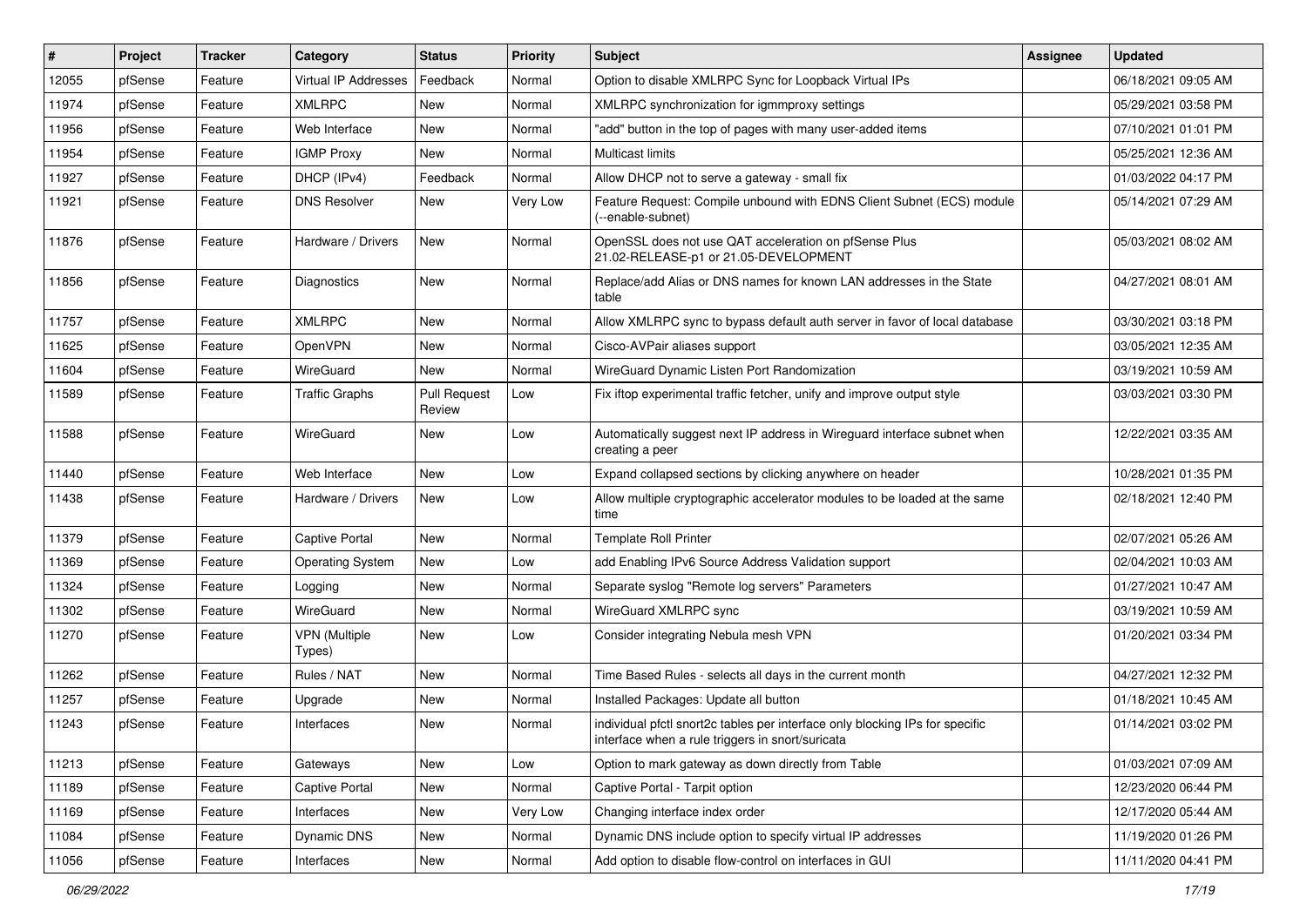| $\vert$ # | Project | <b>Tracker</b> | Category                        | <b>Status</b> | <b>Priority</b> | <b>Subject</b>                                                                                         | <b>Assignee</b> | <b>Updated</b>      |
|-----------|---------|----------------|---------------------------------|---------------|-----------------|--------------------------------------------------------------------------------------------------------|-----------------|---------------------|
| 11004     | pfSense | Feature        | DHCP (IPv4)                     | New           | Low             | DHCP reservations with no IP address show entries in DHCP leases                                       |                 | 10/26/2020 07:22 AM |
| 10995     | pfSense | Feature        | <b>Operating System</b>         | New           | Low             | Remove VMware MSI-X from the PCI blacklist.                                                            |                 | 10/20/2020 11:40 AM |
| 10962     | pfSense | Feature        | Dynamic DNS                     | New           | Normal          | Add Cpanel support for Dynamic DNS Clients                                                             |                 | 12/28/2020 01:56 PM |
| 10918     | pfSense | Feature        | Aliases / Tables                | New           | Low             | IP Aliases de-duplication                                                                              |                 | 12/13/2020 11:37 PM |
| 10890     | pfSense | Feature        | Interfaces                      | New           | Normal          | Allow multiple assigned interfaces to track status of a single switch port                             |                 | 09/14/2020 07:20 AM |
| 10843     | pfSense | Feature        | Authentication                  | New           | Normal          | Allow user manager settings to specify multiple authentication servers                                 |                 | 01/13/2022 07:22 AM |
| 10839     | pfSense | Feature        | <b>Traffic Shaper</b><br>(ALTQ) | New           | Normal          | Add popular messengers to the Traffic Shaper Wizard                                                    |                 | 08/18/2020 10:07 AM |
| 10805     | pfSense | Feature        | Hardware / Drivers              | New           | Normal          | Intel QAT (QuickAssist) encryption support for PfSense                                                 |                 | 07/31/2020 03:13 PM |
| 10802     | pfSense | Feature        | DHCP (IPv4)                     | New           | Very Low        | Seperator for DHCP Static Mapped leases                                                                |                 | 07/31/2020 10:30 AM |
| 10732     | pfSense | Feature        | <b>High Availability</b>        | New           | Very Low        | Warning banner for secondary HA node                                                                   |                 | 12/23/2021 03:34 AM |
| 10731     | pfSense | Feature        | <b>XMLRPC</b>                   | New           | Very Low        | XML-sync primary/secondary config flag                                                                 |                 | 07/06/2020 03:52 PM |
| 10718     | pfSense | Feature        | <b>Notifications</b>            | New           | Normal          | Email notifications - add new field to enter a from: name                                              |                 | 07/01/2020 09:08 AM |
| 10651     | pfSense | Feature        | OpenVPN                         | New           | Normal          | Remove/replace deprecated OpenVPN options                                                              |                 | 06/10/2020 11:32 AM |
| 10645     | pfSense | Feature        | Package System                  | New           | Very Low        | Choosing active repo after restoring config but before starting pkgs<br>auto-installing                |                 | 09/22/2020 01:04 PM |
| 10621     | pfSense | Feature        | Hardware / Drivers              | Feedback      | Normal          | Update system.inc/system_identify_specific_platform() update to<br>accommodate AWS, Azure and GCP      |                 | 06/02/2020 03:16 PM |
| 10581     | pfSense | Feature        | Logging                         | New           | Normal          | Provide ability to disable nginx access logging to remote syslog server                                |                 | 05/21/2020 08:36 PM |
| 10514     | pfSense | Feature        | Web Interface                   | New           | Normal          | Add to every page an unparsed Notes field for administrative reference                                 |                 | 04/30/2020 06:32 PM |
| 10468     | pfSense | Feature        | Web Interface                   | New           | Normal          | Allow to download log files from WebGUI                                                                |                 | 04/17/2020 06:17 AM |
| 10467     | pfSense | Feature        | <b>Notifications</b>            | New           | Very Low        | Email alert functionality for system health                                                            |                 | 05/21/2020 06:02 AM |
| 10446     | pfSense | Feature        | Rules / NAT                     | New           | Very Low        | VIP address is not shown in firewall rules                                                             |                 | 06/09/2022 02:07 PM |
| 10404     | pfSense | Feature        | <b>NTPD</b>                     | New           | Normal          | Consider using chrony for NTP services                                                                 |                 | 11/23/2021 06:59 PM |
| 10401     | pfSense | Feature        | Dashboard                       | New           | Normal          | Request: ability to sort/separate stopped/running Service(s) on Dashboard -><br>Services Status widget |                 | 03/31/2020 04:48 PM |
| 10395     | pfSense | Feature        | Dashboard                       | New           | Low             | Add Dashboard System Information support for more PC Engines APU<br>boards                             |                 | 02/17/2022 01:02 AM |
| 10345     | pfSense | Feature        | DHCP (IPv4)                     | New           | Normal          | DHCP lease distinction between online and offline                                                      |                 | 03/16/2020 07:56 AM |
| 10312     | pfSense | Feature        | Rules / NAT                     | New           | Low             | Reordering of NAT rules without dragging                                                               |                 | 03/03/2020 07:28 AM |
| 10290     | pfSense | Feature        | Aliases / Tables                | New           | Very Low        | Firewall Aliases Add button on top of list                                                             |                 | 07/10/2021 01:03 PM |
| 10280     | pfSense | Feature        | Dashboard                       | New           | Low             | <b>DHCP Leases widget</b>                                                                              |                 | 11/07/2020 09:18 PM |
| 10258     | pfSense | Feature        | Certificates                    | New           | Very Low        | allow to sign CA                                                                                       |                 | 02/20/2020 04:20 AM |
| 10250     | pfSense | Feature        | DHCP (IPv4)                     | New           | Very Low        | DHCP lease view by interface                                                                           |                 | 02/11/2020 07:47 AM |
| 10238     | pfSense | Feature        | <b>Operating System</b>         | New           | Very Low        | Periodic Scrub of ZFS filesystem                                                                       |                 | 12/31/2020 03:02 PM |